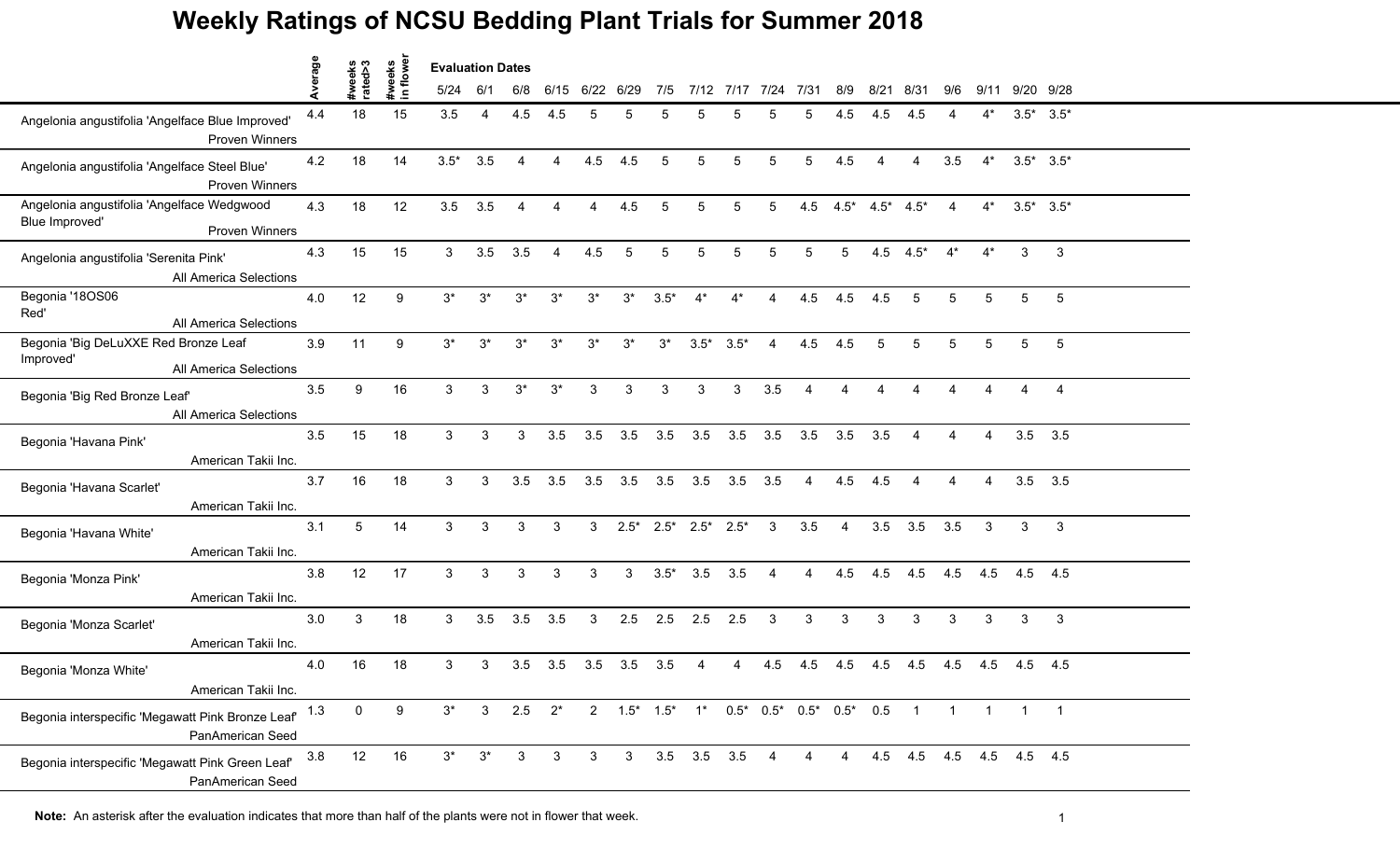|                                                                                      | verage |                   |                    | <b>Evaluation Dates</b> |       |                     |                        |                |                        |        |                   |                     |                         |                         |                        |                |                                                                         |                         |                   |                   |                |  |
|--------------------------------------------------------------------------------------|--------|-------------------|--------------------|-------------------------|-------|---------------------|------------------------|----------------|------------------------|--------|-------------------|---------------------|-------------------------|-------------------------|------------------------|----------------|-------------------------------------------------------------------------|-------------------------|-------------------|-------------------|----------------|--|
|                                                                                      |        | #weeks<br>rated>3 | #weeks<br>in flowe | 5/24                    | 6/1   | 6/8                 | 6/15                   |                | 6/22 6/29              | 7/5    |                   | 7/12 7/17 7/24 7/31 |                         |                         | 8/9                    | 8/21           | 8/31                                                                    | 9/6                     |                   | 9/11 9/20 9/28    |                |  |
| Begonia interspecific 'Megawatt Red Bronze Leaf'<br><b>PanAmerican Seed</b>          | 3.9    | 12                | 25                 | $3^*$                   | 3     | $3^*$               | 3                      | 3              | 3                      | 3.5    | 3.5               | 3.5                 |                         |                         |                        |                |                                                                         |                         | 4.5               | 4.5               | 4.5            |  |
| Begonia interspecific 'Megawatt Red Green Leaf<br>Improved'<br>PanAmerican Seed      | 3.6    | 13                | 17                 | $3^*$                   | 3     | 3                   | 3                      | 3              | 3.5                    | 3.5    | 3.5               | 3.5                 | $\overline{4}$          | $\mathbf 4$             |                        |                |                                                                         |                         |                   | $\Delta$          | $\overline{4}$ |  |
| Begonia interspecific 'Megawatt Rose Bronze<br>Leaf'<br><b>PanAmerican Seed</b>      | 3.8    | 15                | 18                 | 3                       | 3     | 3                   | 3.5                    | 3.5            | $\boldsymbol{\Lambda}$ |        |                   |                     | $\Delta$                | 4.5                     | 4.5                    | 4.5            | 4                                                                       | 3.5                     | 3.5               | $3.5$ $3.5$       |                |  |
| Begonia interspecific 'Megawatt Rose Green Leaf 3.6<br>Improved'<br>PanAmerican Seed |        | 9                 | 17                 | 3                       | 3     | 3                   | $3^*$                  | 3              | 3                      | 3      | 3                 | 3                   | 3.5                     | 4                       | $\boldsymbol{\Lambda}$ | 4.5            | 4.5                                                                     | 4.5                     | 4.5               | 4.5               | 4.5            |  |
| Calendula hybrid 'Lady Godiva Yellow'<br><b>Proven Winners</b>                       | 3.2    | 12                | 15                 | 3.5                     | 3.5   | 3.5                 | 3.5                    | 3.5            | 3.5                    |        |                   |                     |                         |                         |                        | 2.5            | 2.5                                                                     | 2.5                     | $2.5^*$ 1.5* 1.5* |                   |                |  |
| Calendula officinalis '18OS01<br>Yellow (Cactus Flowered)'<br>All America Selections | 1.1    | $\mathbf 0$       | $\mathbf{0}$       | $\star$                 | $3^*$ | $3^*$               | $3^*$                  | $3^*$          | $2^*$                  | $1.5*$ | $1^*$             | $0.5*$              | $0.5^*$                 | $0.5*$                  | $0.5*$                 | $0^*$          | $0^*$                                                                   | $0^*$                   | $0^*$             | $0^*$             | $0^*$          |  |
| Calendula officinalis 'Orange Porcupine'<br>All America Selections                   | 2.3    | 0                 | $\mathbf 0$        | $\star$                 | $3^*$ | $3^*$               | $3^*$                  | $3^*$          | $2.5*$                 | $2.5*$ | $2.5*$            |                     |                         |                         |                        |                | $2.5^*$ $2.5^*$ $2.5^*$ $2.5^*$ $2.5^*$ $2.5^*$ $2.5^*$ $2.5^*$ $2.5^*$ |                         |                   | $0^*$             | $0^*$          |  |
| Calendula officinalis 'Radio'<br>All America Selections                              | 2.4    | $\mathbf{0}$      | $\mathbf{0}$       | $\star$                 | $3^*$ | $3^*$               | $3^*$                  | $3^*$          | $3^*$                  | $3^*$  | $3^*$             |                     | $2.5^*$ $2.5^*$ $2.5^*$ |                         | $3^*$                  | $2^*$          | $2^*$                                                                   |                         | $2.5^*$ 2.5*      | $0^*$             | $0^*$          |  |
| Calibrachoa 'Bloomtastic Fuchsia'<br>Dümmen Orange                                   | 3.5    | 14                | 15                 | 3.5                     | 3.5   | 3.5                 | 3.5                    | 3.5            | 3.5                    |        |                   | 4.5                 | 4.5                     | 4.5                     |                        | 4.5            | Δ                                                                       | 3                       |                   | $2.5^*$ 1.5* 1.5* |                |  |
| Calibrachoa 'Bloomtastic Pink Flare'<br>Dümmen Orange                                | 3.7    | 14                | 13                 | 3.5                     | 3.5   | 3.5                 | 3.5                    | $\overline{4}$ | $\overline{a}$         | 4.5    | 4.5               | 4.5                 | 4.5                     | 4.5                     | 4.5                    | 4.5            | $4^*$                                                                   | $3^*$                   | $3^*$             | $1.5^*$ $1.5^*$   |                |  |
| Calibrachoa 'Bloomtastic Rose Quartz'<br>Dümmen Orange                               | 4.0    | 16                | 15                 | 3.5                     | 3.5   | 3.5                 | 3.5                    | 4              | $\overline{A}$         | 4.5    | 4.5               | 4.5                 | 5                       | 5                       | 5                      | 5              | 4.5                                                                     | $\overline{4}$          | $3.5*$            | $2^*$             | $2^*$          |  |
| Calibrachoa 'Bloomtastic Serenity'<br>Dümmen Orange                                  | 3.8    | 14                | 15                 | 3.5                     | 3.5   | 3.5                 | $\boldsymbol{\Lambda}$ | 4              | $\overline{a}$         | 4.5    | 4.5               | 5                   | 5                       | 5                       | 5                      | 4.5            | 4                                                                       | 3                       | $3^*$             | $1.5^*$ $1.5^*$   |                |  |
| Canna generalis 'South Pacific Orange'<br>All America Selections                     | 4.1    | 15                | 13                 | $3^*$                   | $3^*$ | $3^*$               |                        |                |                        |        |                   | 4.5                 | 5                       |                         | 5                      | 5              | 4.5                                                                     |                         |                   |                   | 4              |  |
| Canna x generalis 'Cannova Bronze Orange<br><b>Ball Ingenuity</b>                    | 3.7    | 11                | 14                 | $3^*$                   | $3^*$ | $3^*$               | $4^*$                  | $\overline{4}$ | $\overline{4}$         |        | 4.5 4.5 4.5 4.5 4 |                     |                         |                         | 4                      | $\overline{4}$ | 3.5                                                                     | $\overline{\mathbf{3}}$ | $\mathbf{3}$      | 3 <sup>7</sup>    | 3              |  |
| Canna x generalis 'Cannova Bronze Scarlet'<br><b>Ball Ingenuity</b>                  | 3.8    | 12                | 13                 | $3^*$                   |       | $3^*$ $3.5^*$ $4^*$ |                        | $4^*$          | $\overline{4}$         |        |                   |                     |                         | 4.5 4.5 4.5 4.5 4.5 4.5 |                        | $\overline{4}$ | $3.5\qquad 3$                                                           |                         | 3                 | $\mathbf{3}$      | $\mathbf{3}$   |  |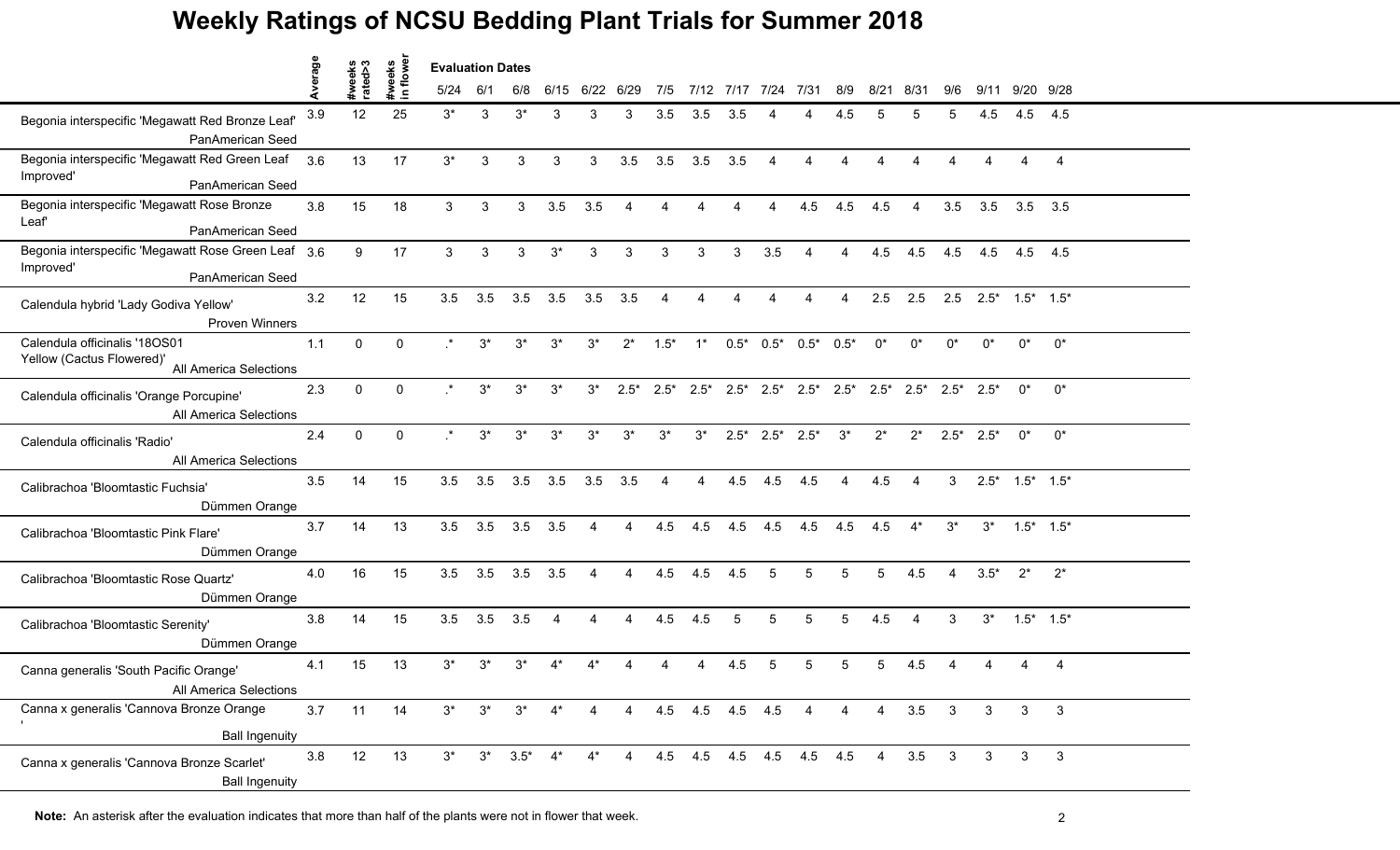|                                                                        | erage |                   |                    | <b>Evaluation Dates</b> |                 |                 |                                                                                                                 |                |                |                |                |             |                     |                      |                 |           |                           |                |                        |               |                |
|------------------------------------------------------------------------|-------|-------------------|--------------------|-------------------------|-----------------|-----------------|-----------------------------------------------------------------------------------------------------------------|----------------|----------------|----------------|----------------|-------------|---------------------|----------------------|-----------------|-----------|---------------------------|----------------|------------------------|---------------|----------------|
|                                                                        |       | #weeks<br>rated>3 | #weeks<br>in flowe | 5/24                    | 6/1             | 6/8             |                                                                                                                 | 6/15 6/22 6/29 |                | 7/5            |                |             | 7/12 7/17 7/24 7/31 |                      | 8/9             | 8/21      | 8/31                      | 9/6            | 9/11                   | 9/20 9/28     |                |
| Canna x generalis 'Cannova Select Red Flame'<br><b>Ball Ingenuity</b>  | 3.9   | 16                | 14                 | $3^*$                   | $3^*$           | $3.5*$          |                                                                                                                 |                |                | 4.5            | 4.5            | 4.5         | 4.5                 | 4.5                  | 4.5             |           |                           | 3.5            | 3.5                    | $3.5$ $3.5$   |                |
| Capsicum annuum '18OS07'<br>All America Selections                     | 4.4   | 16                | 15                 | $3^*$                   | $3^*$           | $3.5*$          | $\overline{4}$                                                                                                  | 4.5            | 4.5            | 5              | 5              | 5           | $5\overline{)}$     | $5^{\circ}$          | $5\overline{)}$ | 4.5       | 4.5                       | 4.5            | 4.5                    |               | $\overline{A}$ |
| Capsicum annuum 'Black Hawk'<br>All America Selections                 | 4.4   | 17                | 15                 | $3^*$                   |                 | $3.5^*$ $3.5^*$ | $\overline{4}$                                                                                                  | 4.5            | 4.5            | 4.5            | 5              | $5^{\circ}$ | $5^{\circ}$         | 5                    | 5               | 5         | 4.5                       | 4.5            | 4.5                    |               | $\overline{4}$ |
| Capsicum annuum 'Calico'<br>All America Selections                     | 4.4   | 14                | 15                 | $3^*$                   | $3^*$           | $3.5*$          | $\overline{4}$                                                                                                  | 4.5            | 4.5            | 5              | 5              | 5           | 5                   | 5                    | 5               | 5         | 5                         | 5              | 5                      | 3             | 3              |
| Capsicum annuum 'NuMex Easter'<br>All America Selections               | 3.8   | 13                | 15                 | $2.5*$                  | $3^*$           | $3^*$           | 3.5                                                                                                             |                |                |                | 4.5            | 4.5         | 4.5                 | 4.5                  | 4.5             | 4.5       |                           |                | 3.5                    | 2.5 2.5       |                |
| Capsicum annuum 'Onyx Red'<br>All America Selections                   | 3.9   | 15                | 15                 | $3^*$                   | $3^*$           | $3^*$           | 3.5                                                                                                             | $\overline{4}$ | $\overline{4}$ | 4.5            | 4.5            |             | $4.5$ $4.5$         | 4.5                  | 4.5             | 4.5       | 4                         | $\overline{4}$ | $\overline{4}$         | 3.5           | 3.5            |
| Capsicum annuum 'Variegata'<br>All America Selections                  | 4.3   | 16                | 15                 | $3^*$                   | $3^*$           | $3.5*$          | $\overline{4}$                                                                                                  | 4.5            | 4.5            | 4.5            | 4.5            | 4.5         | -5                  | 5                    | $5\phantom{.0}$ | 5         | $5\overline{5}$           | 4.5            | 4.5                    |               | $\overline{4}$ |
| Carex comans 'ColorGrass Bronco'<br>PanAmerican Seed                   | 3.3   | 14                | $\Omega$           |                         |                 |                 | $3.5^*$ $3.5^*$ $3.5^*$ $3.5^*$ $3.5^*$ $3.5^*$ $3.5^*$                                                         |                |                |                | $4^*$          | $4^*$       | $4^*$               | $4^*$                | $4^*$           |           | $4^*$ 3.5*                | $3^*$          | $2.5^*$ 1* 1*          |               |                |
| Carex comans 'ColorGrass Phoenix Green'<br>PanAmerican Seed            | 3.3   | 14                | $\mathbf{0}$       |                         |                 |                 | $3.5^*$ $3.5^*$ $3.5^*$ $3.5^*$ $3.5^*$ $3.5^*$ $3.5^*$ $3.5^*$ $3.5^*$ $3.5^*$ $3.5^*$ $3.5^*$ $3.5^*$ $3.5^*$ |                |                |                |                |             |                     |                      |                 |           |                           | $3^*$          | $3^*$                  | $2^*$         | $2^*$          |
| Catharanthus roseus 'Mega Bloom Orchid Halo'<br>All America Selections | 4.2   | 14                | 17                 | $\mathbf{3}$            | $3^*$           | 3               | 3                                                                                                               | 3.5            | $\overline{4}$ | $\overline{A}$ | 4.5            | 5           | $5\overline{)}$     | 5                    | $5\phantom{.0}$ | 5         | 5                         | 4.5            | 4.5                    | 4             | $\overline{4}$ |
| Catharanthus roseus 'Mega Bloom Pink Halo'<br>All America Selections   | 3.9   | 12                | 16                 | $3^*$                   | $3^*$           | 3               | 3                                                                                                               |                | $3.5$ $3.5$    | $\overline{4}$ | 4.5            | 5           | 5 <sup>5</sup>      | 5 <sup>5</sup>       | $5\overline{)}$ | 4.5       | 4.5                       | $\overline{4}$ | $\boldsymbol{\Lambda}$ | $\mathcal{S}$ | $\mathbf{3}$   |
| Celosia 'Dracula'<br>PanAmerican Seed                                  | 1.7   | $\mathbf 0$       | 16                 | 2.5                     | 3               | 3               | 2.5                                                                                                             | $\overline{2}$ | $\overline{2}$ | 1.5            | 1.5            |             | $1.5$ $1.5$ $1.5$   |                      | 1.5             | $1.5$ 1.5 |                           | $\overline{1}$ | $\overline{1}$         | $0.5^*$ 0.5*  |                |
| Celosia 'First Flame Purple'<br>PanAmerican Seed                       | 2.7   | 6                 | 16                 | 2.5                     | 3               | 3               | 3                                                                                                               | 3              | 3              | 3.5            | 3.5            | 3.5         | 3.5                 | 3.5                  | 3.5             | 3         | 3                         | 2.5            | 2                      | $0^*$         | $0^*$          |
| Celosia 'Intenz Dark Purple'<br><b>Ball Ingenuity</b>                  | 4.0   | 18                | 18                 |                         | 3.5 3.5 3.5 3.5 |                 |                                                                                                                 | 4              | 4              | $\overline{4}$ | $\overline{4}$ |             |                     |                      |                 |           | 4.5 4.5 4.5 4.5 4.5 4.5 4 |                | $\overline{4}$         | $3.5$ $3.5$   |                |
| Celosia 'Intenz Lipstick'<br><b>Ball Ingenuity</b>                     | 3.8   | 15                | 16                 |                         |                 |                 | 3.5 3.5 3.5 3.5 3.5 3.5                                                                                         |                |                | $\overline{4}$ |                |             |                     | 4 4.5 4.5 4.5 4.5 5* |                 |           | $5^*$                     | 4              | 3 <sup>1</sup>         | $2.5$ 2.5     |                |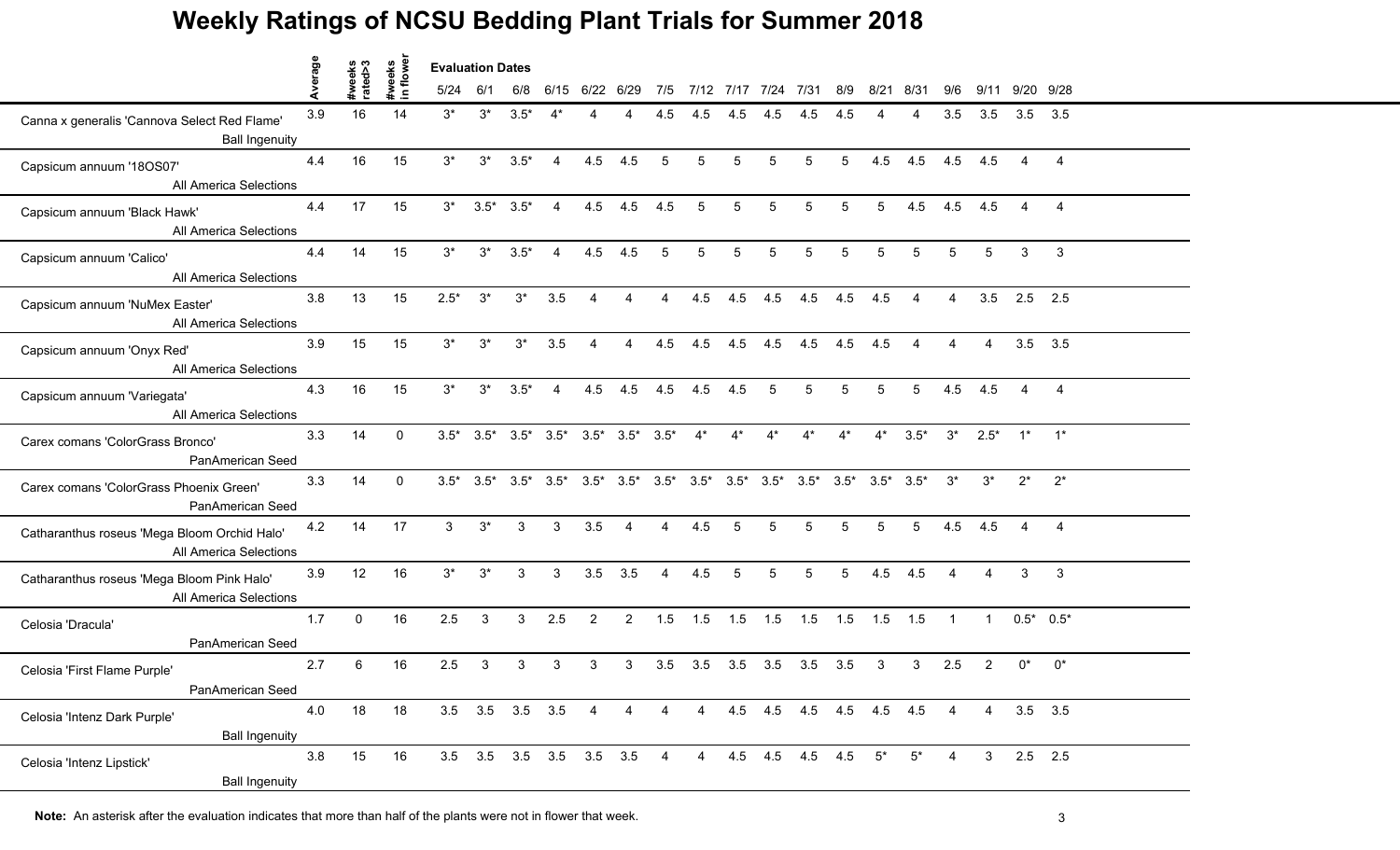|                                                                               |         |                   |                                      | <b>Evaluation Dates</b> |                        |        |                          |                |                |                |                |                |          |               |                |                |                |       |                  |                |                |  |
|-------------------------------------------------------------------------------|---------|-------------------|--------------------------------------|-------------------------|------------------------|--------|--------------------------|----------------|----------------|----------------|----------------|----------------|----------|---------------|----------------|----------------|----------------|-------|------------------|----------------|----------------|--|
|                                                                               | Average | #weeks<br>rated>3 | #weeks<br>in flowe<br>$\blacksquare$ | 5/24                    | 6/1                    | 6/8    | 6/15                     | 6/22           | 6/29           | 7/5            |                | 7/12 7/17      | 7/24     | 7/31          | 8/9            | 8/21           | 8/31           | 9/6   | 9/11             | 9/20 9/28      |                |  |
| Celosia argentea 'Asian Garden'<br>All America Selections                     | 4.1     | 14                | 18                                   | 3                       | 3                      | 3.5    | 3.5                      | 4.5            | 4.5            | 4.5            | 4.5            |                |          |               | 5              |                | 4.5            |       | 3.5              | 3              | 3              |  |
| Celosia argentea var. plumosa 'Kelos Fire Lime'<br>Beekenkamp Plants          | 3.9     | 16                | 16                                   | 3.5                     | $\boldsymbol{\Lambda}$ | 3.5    | $\overline{4}$           | 4.5            | 4.5            | 4.5            | 4.5            | 4.5            | 5        | 5             | 5              | 5              | 5              | 4.5   | 3.5              | $0^*$          | $0^*$          |  |
| Celosia argentea var. plumosa 'Kelos Fire<br>Magenta'<br>Beekenkamp Plants    | 3.7     | 15                | 16                                   | 3.5                     | 3.5                    | 3.5    | 3.5                      | $\overline{A}$ | $\overline{4}$ | 4.5            | 4.5            | 4.5            | 4.5      | 4.5           | 4.5            | 5              | 5              | 4.5   | 3                | $0^*$          | $0^*$          |  |
| Celosia argentea var. plumosa 'Kelos Fire<br>Orange'<br>Beekenkamp Plants     | 3.8     | 15                | 16                                   | 3.5                     | 3.5                    | 3.5    | $\overline{4}$           | 4.5            | 4.5            | 5              | 5              | 5              | 5        | 5             | 4.5            | 4.5            | 4.5            | 4     | 2.5              | $0^*$          | $0^*$          |  |
| Celosia argentea var. plumosa 'Kelos Fire Pink'<br>Beekenkamp Plants          | $3.8\,$ | 14                | 16                                   | 3                       | 3                      | 3.5    |                          | 4.5            | 4.5            | 4.5            | 4.5            | 4.5            | 4.5      | 4.5           | 4.5            |                | 5              | 4.5   | 3.5              | $0^*$          | $0^*$          |  |
| Celosia argentea var. plumosa 'Kelos Fire Purple'<br><b>Beekenkamp Plants</b> | 3.5     | 15                | 18                                   | 3.5                     | 3.5                    | 3.5    | 3.5                      | 3.5            | 3.5            | 4              | $\overline{4}$ | Δ              | $\Delta$ | 4             | 4.5            | 4.5            | 4              | 3.5   | 3                | 1.5            | 1.5            |  |
| Celosia argentea var. plumosa 'Kelos Fire Red'<br>Beekenkamp Plants           | 3.6     | 14                | 16                                   | 3                       | 3.5                    | 3.5    | $\overline{4}$           | $\overline{4}$ | 4              | 4.5            | 4.5            | 4.5            | 4.5      | 4.5           | $\overline{5}$ | 4.5            | 4.5            | 4     | 3                | $0^*$          | $0^*$          |  |
| Celosia argentea var. plumosa 'Kelos Fire Scarlet'<br>Beekenkamp Plants       | 4.1     | 16                | 18                                   | 3.5                     | 3.5                    | 3.5    | $\overline{4}$           | 4.5            | 4.5            | 4.5            | 4.5            | 4.5            | 4.5      | 4.5           | 5              | 5              | 4.5            | 4.5   | 3.5              | 3              | 3              |  |
| Celosia spicata 'Kelos Atomic Neon Pink'<br><b>Beekenkamp Plants</b>          | 4.2     | 16                | 18                                   | 3.5                     | 3.5                    | 3.5    | $\boldsymbol{\varDelta}$ | 4.5            | 4.5            | 5              | 5              |                | 5        |               | 5              |                | 5              | 4.5   | 3.5              | $\overline{2}$ | $\overline{2}$ |  |
| Celosia spicata 'Kelos Atomic Purple Pink'<br><b>Beekenkamp Plants</b>        | 3.5     | 16                | 18                                   | 3.5                     | 3.5                    | 3.5    | 3.5                      | 3.5            | 3.5            | 3.5            | 3.5            | 3.5            | 3.5      | 3.5           | 3.5            | $\overline{4}$ | 4              | 4     | 3.5              | 3              | 3              |  |
| Celosia spicata 'Kelos Atomic Violet'<br>Beekenkamp Plants                    | 3.2     | 10                | 18                                   | 3.5                     | 3.5                    | 3.5    | $\overline{4}$           | $\overline{A}$ | 4              | 3.5            | 3              | 2.5            | 2.5      | 2.5           | 2.5            | 2.5            | 3.5            | 3.5   | 3.5              | 3              | 3              |  |
| Consolida '18OS08'<br>All America Selections                                  | 1.1     | $\mathbf{0}$      |                                      | $3^*$                   | $3^{\star}$            | 3      | 3                        | 2.5            | $\overline{2}$ | $1.5*$         | $1^*$          | $1^*$          | $0^*$    | $0^*$         | $0^*$          | $0^*$          | $0^*$          | $0^*$ | $0^*$            | $0^*$          | $0^*$          |  |
| Consolida 'Larkspur Pink'<br>All America Selections                           | 1.1     | 0                 | $\overline{2}$                       | $3^*$                   | $2.5*$                 | $2.5*$ | $3^*$                    | 3              | $2.5*$         | $2^*$          |                | 0.5            | n*       |               | n*             |                | n*             | በ*    | $^{\circ}$       | $0^*$          | $0^*$          |  |
| Consolida ajacis 'Giant Imperial Mix'<br>All America Selections               | $1.1$   | $\overline{0}$    | $\overline{2}$                       | 3                       | $\mathbf{3}$           |        | $3^*$ 2.5* $2^*$         |                | $2^*$          |                | $2^*$ 1* 0.5*  |                | $0^*$    | $0^*$         | $0^*$          | $0^*$          | $0^*$          | $0^*$ | $0^*$            | $0^*$          | $0^*$          |  |
| Cuphea hybrid 'FloriGlory Diana'<br>All America Selections                    | 4.0     | 15                | 15                                   |                         |                        |        | 3.5 4.5 4.5 5 4.5 1.5    |                |                | $\overline{4}$ | $\overline{4}$ | $\overline{4}$ |          | 4.5 4.5 4.5 4 |                |                | $\overline{4}$ |       | $3.5\quad 3.5^*$ |                |                |  |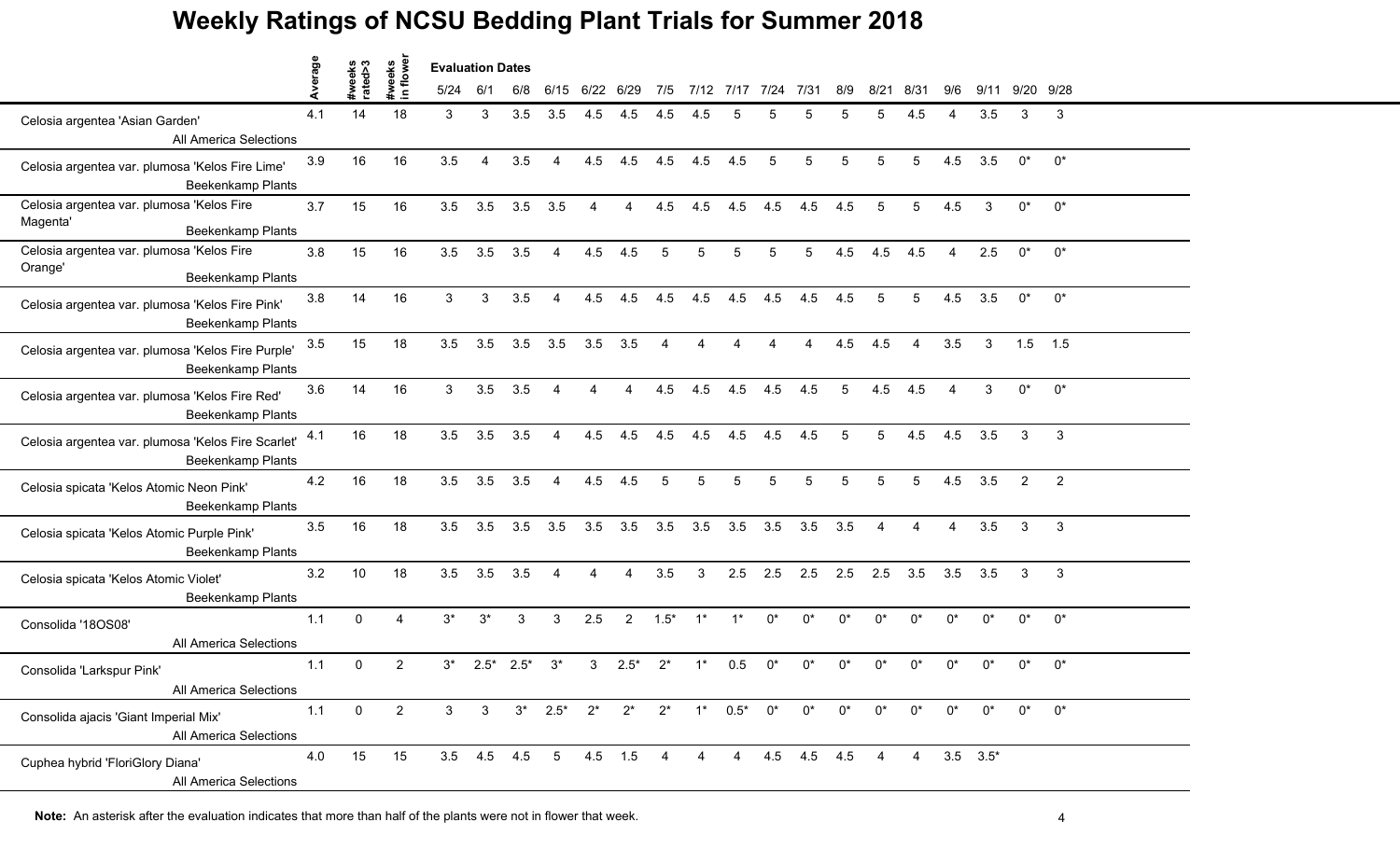|                                                                       | Average |                   |                    | <b>Evaluation Dates</b> |                         |                |                                 |                 |             |                 |                         |                 |                                 |                 |                 |                |                       |                        |                 |                       |                |  |
|-----------------------------------------------------------------------|---------|-------------------|--------------------|-------------------------|-------------------------|----------------|---------------------------------|-----------------|-------------|-----------------|-------------------------|-----------------|---------------------------------|-----------------|-----------------|----------------|-----------------------|------------------------|-----------------|-----------------------|----------------|--|
|                                                                       |         | #weeks<br>rated>3 | #weeks<br>in flowe | 5/24                    | 6/1                     | 6/8            |                                 | 6/15 6/22 6/29  |             | 7/5             | 7/12 7/17 7/24          |                 |                                 | 7/31            | 8/9             | 8/21           | 8/31                  | 9/6                    |                 | 9/11 9/20 9/28        |                |  |
| Dahlia 'Temptation Grapefruit'                                        | 3.3     | 13                | 11                 | $3^*$                   |                         |                | $3.5^*$ $3.5^*$ $3.5^*$ $3.5^*$ |                 | 3.5         |                 |                         |                 |                                 |                 |                 |                |                       | 3                      | 2.5             | $0.5^*$ 0.5*          |                |  |
| Dümmen Orange                                                         |         |                   |                    |                         |                         |                |                                 |                 |             |                 |                         |                 |                                 |                 |                 |                |                       |                        |                 |                       |                |  |
| Dahlia 'Temptation Orange'                                            | 3.0     | 12                | 3                  | $3^*$                   | $3^*$                   |                | $3.5^*$ $3.5^*$ $3.5^*$         |                 | $4^*$       | $4^*$           | $4^*$                   | $4^*$           | $4^*$                           | 4               | 4               |                | $3.5$ $3.5^*$ $1.5^*$ |                        | $1^*$           | $0^*$                 | $0^*$          |  |
| Dümmen Orange                                                         |         |                   |                    |                         |                         |                |                                 |                 |             |                 |                         |                 |                                 |                 |                 |                |                       |                        |                 |                       |                |  |
| Dahlia 'Temptation Red Velvet'                                        | 3.5     | 13                | 11                 | $3^*$                   | $3.5*$                  | $4^*$          | $\overline{4}$                  |                 | $4.5$ $4.5$ | 4.5             | 4.5                     | -5              | 5                               | 4.5             | 4.5             | $\overline{4}$ | 3.5                   | $2^*$                  | $1.5*$          | $0^*$                 | $0^*$          |  |
| Dümmen Orange                                                         |         |                   |                    |                         |                         |                |                                 |                 |             |                 |                         |                 |                                 |                 |                 |                |                       |                        |                 |                       |                |  |
| Dahlia 'XXL Baja Sol '                                                | 3.0     | 10                | 5                  |                         | $3^*$ $3.5^*$ $3.5^*$   |                | $3^*$                           | $3.5*$          | $4^*$       | $4^*$           | 4                       |                 |                                 |                 | 4               | $3^*$          |                       | $3^*$ 1.5* 1.5*        |                 | $0^*$                 | $0^*$          |  |
| Dümmen Orange                                                         |         |                   |                    |                         |                         |                |                                 |                 |             |                 |                         |                 |                                 |                 |                 |                |                       |                        |                 |                       |                |  |
| Dahlia 'XXL Merida'                                                   | 3.7     | 13                |                    | $3^*$                   | $3.5*$                  |                |                                 |                 |             |                 | $4.5^*$ $4.5^*$ $4.5^*$ |                 | $4.5^*$ $4.5^*$ $4.5^*$ $4.5^*$ |                 |                 |                |                       | $3^*$                  | 3               |                       | $1.5$ $1.5^*$  |  |
| Dümmen Orange                                                         |         |                   |                    |                         |                         |                |                                 |                 |             |                 |                         |                 |                                 |                 |                 |                |                       |                        |                 |                       |                |  |
| Dahlia 'XXL Tabasco'                                                  | 3.9     | 15                | 10                 | $3^*$                   | $3.5*$                  | $4^*$          | $4^*$                           | $4.5^*$ $4.5^*$ |             | 5               | 5                       | 5               | 5                               | $5\phantom{.0}$ | 4.5             | $\overline{4}$ | $\overline{4}$        | 3.5                    |                 | $3.5$ $1.5^*$ $1.5^*$ |                |  |
| Dümmen Orange                                                         |         |                   |                    |                         |                         |                |                                 |                 |             |                 |                         |                 |                                 |                 |                 |                |                       |                        |                 |                       |                |  |
| Dianthus barbatus interspecific 'Jolt Pink'<br>All America Selections | 4.3     | 15                | 15                 | $3.5*$                  | $4^*$                   | $4.5*$         | 5                               | 5               | 5           | $\overline{5}$  | 5                       | 5               | 5                               | 5               | $5\phantom{.0}$ | 4.5            | 4.5                   | $\boldsymbol{\Lambda}$ | 3               | $\overline{2}$        | $\overline{2}$ |  |
|                                                                       | 3.8     | 13                | 14                 | 3 <sup>1</sup>          | 3.5                     | $4^*$          | 4                               | 4.5             | 4.5         | 4.5             | 4.5                     | 4.5             | 4.5                             | 4.5             | 4.5             | 4.5            | $\overline{4}$        | $3^*$                  | 2.5             | $2^*$                 | $2^*$          |  |
| Dianthus chinensis '180S04'<br>All America Selections                 |         |                   |                    |                         |                         |                |                                 |                 |             |                 |                         |                 |                                 |                 |                 |                |                       |                        |                 |                       |                |  |
| Dianthus chinensis 'Carpet Snow Fire '<br>All America Selections      | 4.0     | 15                | 13                 | $3^*$                   | $3.5*$                  | $4^*$          |                                 | 4.5             | 4.5         | $4.5^*$ $4.5^*$ |                         | 4.5             | 4.5                             | 4.5             | 4.5             | 4.5            | 4.5                   |                        |                 |                       | $2.5$ 2.5      |  |
| Dianthus chinensis 'Diana Purple Centered White 4.1                   |         | 15                | 15                 | 3 <sup>1</sup>          | 3.5                     | $4^*$          | $\overline{4}$                  | 4.5             | 4.5         | 4.5             | 4.5                     | 4.5             | 4.5                             | 4.5             | 4.5             | $\overline{4}$ | 4.5                   | 4.5                    | 4.5             | $3^*$                 | $3^*$          |  |
| All America Selections                                                |         |                   |                    |                         |                         |                |                                 |                 |             |                 |                         |                 |                                 |                 |                 |                |                       |                        |                 |                       |                |  |
| Dianthus interspecific 'Supra Pink'<br>All America Selections         | 3.6     | 13                | 16                 | 3.5                     | $\overline{4}$          | 4.5            | -5                              | 4.5             | 4.5         | 4.5             | 4.5                     | 4.5             | $\overline{4}$                  | $\overline{4}$  | $\overline{4}$  | 3.5            | $\mathbf{3}$          | 2.5                    |                 | $2.5$ $0.5^*$ $0.5^*$ |                |  |
| Euphorbia 'Diamond Mountain'<br>Proven Winners                        | 4.4     | 18                | 18                 |                         |                         | $\overline{4}$ | 4.5                             | 4.5             | 4.5         | 4.5             | 4.5                     | 5               | 5                               | 5               | 5               | 4.5            | 4.5                   | $\boldsymbol{\Lambda}$ | 4               |                       | $3.5$ $3.5$    |  |
| Gaura lindheimeri 'Sparkle White'<br>All America Selections           | 4.3     | 18                | 10                 |                         | $3.5^*$ $3.5^*$ $3.5^*$ |                | $\overline{4}$                  | 4.5             | 4.5         | 4.5             | $4.5^*$                 | $4.5*$          | 4.5                             | $4.5^*$ $4.5^*$ |                 | 4.5            | 4.5                   | 4.5                    |                 | $4.5$ $4.5^*$ $4.5$   |                |  |
| Gomphrena 'Truffula Pink'<br>Proven Winners                           | 4.4     | 16                | 18                 | $3.5 \quad 4$           |                         |                | 4.5 4.5 4.5 5                   |                 |             | 5 <sup>5</sup>  | $5\overline{)}$         | $5\overline{)}$ | $5\overline{)}$                 | 5 <sup>5</sup>  | 5 <sup>5</sup>  | 4.5            | $\overline{4}$        | 4                      | 4               | $\mathbf{3}$          | 3              |  |
| Gomphrena pulchella 'Fireworks'<br>PanAmerican Seed                   | 4.2     | 16                | 16                 |                         |                         |                | $3.5^*$ $3.5^*$ $3.5$ 4         |                 | 4.5 4.5 5   |                 | 5 <sup>5</sup>          | 5 <sup>5</sup>  | 5 <sub>5</sub>                  | 5 <sub>5</sub>  | 5 <sup>5</sup>  |                | $4.5 \t 4$            |                        | $3.5$ $3.5$ $3$ |                       | $\mathbf{3}$   |  |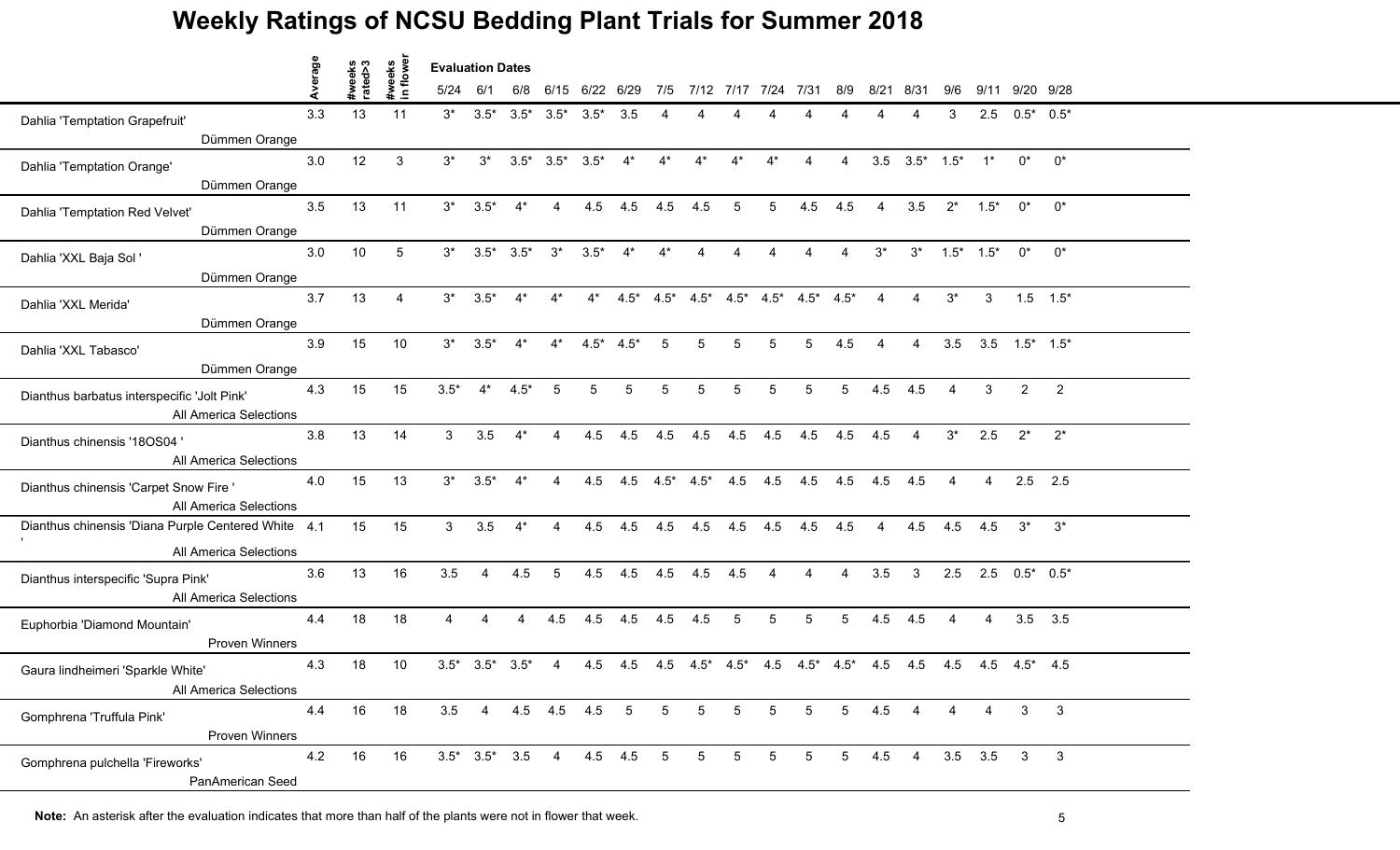|                                                                     | verage |                   | owe<br>weeks   | <b>Evaluation Dates</b> |                         |                 |                               |                 |                                 |        |        |                |                                         |            |                |                |                        |                |       |                                                                 |                |  |
|---------------------------------------------------------------------|--------|-------------------|----------------|-------------------------|-------------------------|-----------------|-------------------------------|-----------------|---------------------------------|--------|--------|----------------|-----------------------------------------|------------|----------------|----------------|------------------------|----------------|-------|-----------------------------------------------------------------|----------------|--|
|                                                                     |        | #weeks<br>rated>3 | $\blacksquare$ | 5/24                    | 6/1                     | 6/8             |                               | 6/15 6/22 6/29  |                                 |        |        |                | 7/5 7/12 7/17 7/24 7/31                 |            | 8/9            |                | 8/21 8/31              | 9/6            | 9/11  | 9/20 9/28                                                       |                |  |
| Gypsophila muralis 'Gypsy White Improved'<br>All America Selections | 2.8    | 11                | 16             | 3.5                     | 3.5                     |                 |                               |                 |                                 |        | 4.5    |                |                                         |            |                |                |                        | 0.5            | 0.5   |                                                                 | $0^*$          |  |
| Hypoestes phyllostachya 'Hippo Pink'<br><b>Proven Winners</b>       | 4.2    | 18                | $\Omega$       | $3.5*$                  | $3.5*$                  | $4^*$           | $4^*$                         |                 | $4.5^*$ $4.5^*$ $4.5^*$         |        |        |                | $4.5^*$ $4.5^*$ $4.5^*$ $4.5^*$ $4.5^*$ |            |                | $4^*$          | $4^*$                  | $4^*$          | $4^*$ | $4^*$                                                           | $4^*$          |  |
| Hypoestes phyllostachya 'Hippo White'<br><b>Proven Winners</b>      | 4.6    | 18                | $\Omega$       | $3.5*$                  | $4^*$                   |                 | $4.5^*$ $4.5^*$               | $4.5^*$ $4.5^*$ |                                 | $5^*$  | $5^*$  | $5^*$          | $5^*$                                   | $5^*$      |                |                |                        |                |       | $4.5^*$ $4.5^*$ $4.5^*$ $4.5^*$ $4.5^*$ $4.5^*$ $4.5^*$ $4.5^*$ |                |  |
| Impatiens hawkeri 'Florific Sweet Orange'<br>All America Selections | 2.6    | 3                 | 16             | 3                       | 3                       |                 | $3.5\quad 3.5^*$              | $3.5*$          | 3                               | 3      | 3      | 3              | 3                                       | 2.5        | 2.5            | 2.5            | $\overline{2}$         | $\overline{2}$ | 1.5   | $1.5$ 1.5                                                       |                |  |
| Impatiens hawkerii 'SunStanding Cherry Red'<br>Dümmen Orange        | 4.0    | 14                | 18             | 3                       | $\mathcal{S}$           |                 |                               | 4.5             | 4.5                             | 4.5    | 4.5    | 4.5            | 4.5                                     | 4.5        | 4.5            | 4.5            | Δ                      | 3.5            | 3.5   | 3                                                               | 3              |  |
| Impatiens hawkerii 'SunStanding Purple'<br>Dümmen Orange            | 4.0    | 16                | 18             | 3                       | 3                       | 4               | 4.5                           | 4.5             | 4.5                             | 4.5    | 4.5    | 4.5            | 4.5                                     | 4.5        | 4.5            | $\overline{4}$ | 4                      | 3.5            | 3.5   | 3.5                                                             | 3.5            |  |
| Impatiens hawkerii 'SunStanding White Cloud'<br>Dümmen Orange       | 3.4    | 14                | 15             | $3^*$                   | $3^*$                   | $3.5*$          | 3.5                           | 3.5             | 3.5                             | 3.5    | 3.5    | 3.5            | 3.5                                     | 3.5        | 3.5            | 3.5            | 3.5                    | 3.5            | 3.5   | 3                                                               | 3              |  |
| Ipomoea 'SolarPower Black Improved'<br><b>Ball FloraPlant</b>       | 4.0    | 18                | 5              |                         | $3.5^*$ $3.5^*$ $3.5^*$ |                 | $4^*$                         | $4^*$           | $4^*$                           | $4^*$  | $4^*$  |                | $4.5^*$ $4.5^*$ $4.5^*$ $4.5^*$ $4.5^*$ |            |                |                | Δ                      | 4              | 4     | $3.5$ $3.5$                                                     |                |  |
| Ipomoea 'SolarPower Lime Improved'<br><b>Ball FloraPlant</b>        | 4.1    | 18                | 6              | $3.5*$                  |                         |                 |                               |                 |                                 |        |        |                | $4.5^*$ $4.5^*$ $4.5^*$ $4.5^*$         |            |                | 4.5            |                        |                |       |                                                                 | $3.5$ $3.5$    |  |
| Ipomoea 'SolarPower Red'<br><b>Ball FloraPlant</b>                  | 4.3    | 18                | 6              | $3.5*$                  | $4^*$                   | $4^*$           | $4^*$                         |                 | $4.5^*$ $4.5^*$ $4.5^*$ $4.5^*$ |        |        | $5^*$          | $5^*$                                   | $5^*$      | $5^*$          | 4.5            | $\boldsymbol{\Lambda}$ | $\Delta$       |       | 4                                                               | $\overline{4}$ |  |
| Ipomoea 'Sweet Caroline Kiwi'<br><b>Proven Winners</b>              | 4.6    | 18                | 6              | $4^*$                   |                         | $4.5^*$ $4.5^*$ | $5^*$                         | $5^*$           | $5^*$                           | $5^*$  | $5^*$  | $5^*$          | $5^*$                                   | $5^*$      | $5^*$          | 4.5            | 4.5                    | 4              | 4     | 4                                                               | $\overline{4}$ |  |
| Ipomoea 'Sweet Caroline Raven Improved'<br><b>Proven Winners</b>    | 4.2    | 18                | 5              | 4*                      | $4^*$                   | $4^*$           | $4^*$                         | $4.5*$          | $4.5*$                          | $4.5*$ | $4.5*$ |                | $4.5^*$ $4.5^*$ $4.5^*$ $4.5^*$         |            |                | $4.5*$         | 4.5                    | 4              | 4     | $3.5$ $3.5$                                                     |                |  |
| Lantana 'Havana Full Moon'<br>Dümmen Orange                         | 4.1    | 16                | 15             | 3                       | $3^*$                   | $3.5*$          | 3.5                           | $3.5*$          | 3.5                             |        |        | 4.5            | 4.5                                     | 4.5        | 4.5            | 5              | 5                      | 4.5            | 4.5   | 4.5 4.5                                                         |                |  |
| Lantana 'Havana Gold'<br>Dümmen Orange                              | 4.1    | 16                | 14             | $3^*$                   |                         |                 | $3^*$ $3.5^*$ $3.5^*$ $3.5$ 4 |                 |                                 | 4      |        |                | 4 4.5 4.5 4.5 4.5 5 4.5 4.5 4.5 4.5 4.5 |            |                |                |                        |                |       |                                                                 |                |  |
| Lantana 'Havana Pink Sky'<br>Dümmen Orange                          | 3.7    | 13                | 10             | $3^*$                   | $3^*$                   | $3^*$           | $3^*$                         |                 | $3^*$ $3.5^*$ $3.5^*$ $3.5^*$   |        |        | $\overline{4}$ |                                         | $4\quad 4$ | $\overline{4}$ |                | 4.5 4.5                | 4              |       | 4                                                               | $\overline{4}$ |  |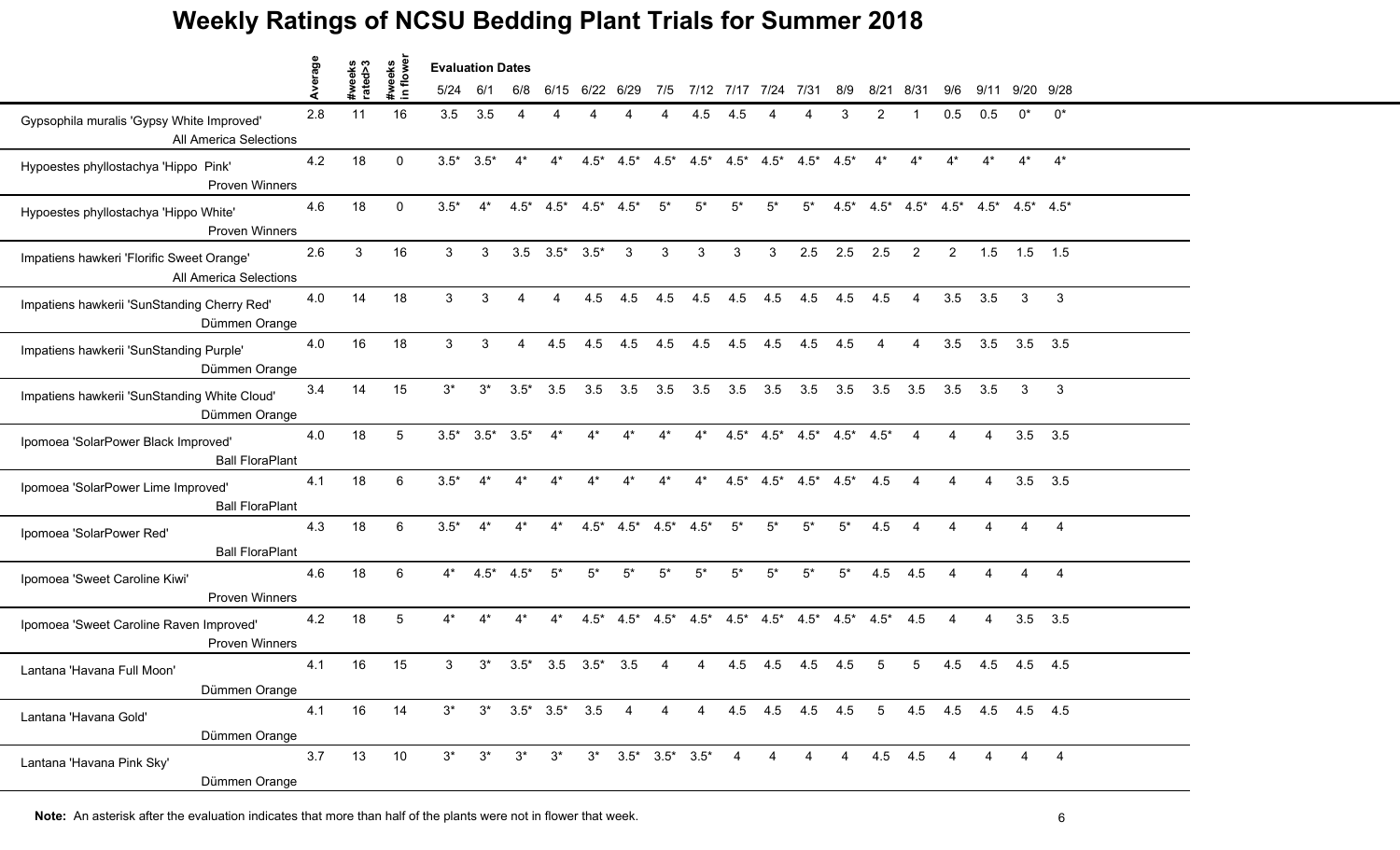|                                                                          | Average |                   |                    | <b>Evaluation Dates</b> |                       |                |                                         |                                       |                |                                 |                 |                 |                     |                   |                        |                        |                                                  |                |                |                        |                |  |
|--------------------------------------------------------------------------|---------|-------------------|--------------------|-------------------------|-----------------------|----------------|-----------------------------------------|---------------------------------------|----------------|---------------------------------|-----------------|-----------------|---------------------|-------------------|------------------------|------------------------|--------------------------------------------------|----------------|----------------|------------------------|----------------|--|
|                                                                          |         | #weeks<br>rated>3 | #weeks<br>in flowe | 5/24                    | -6/1                  | 6/8            |                                         | 6/15 6/22 6/29                        |                | 7/5                             |                 |                 | 7/12 7/17 7/24 7/31 |                   | 8/9                    |                        | 8/21 8/31                                        | 9/6            |                | 9/11 9/20 9/28         |                |  |
| Lantana 'Havana Red'                                                     | 3.8     | 12                | 10                 | $3^*$                   | $3^*$                 | $3^*$          | $3^*$                                   | 3                                     | 3              |                                 | $3.5^*$ $3.5^*$ | 3.5             |                     |                   |                        | 4.5                    | 4.5                                              | 4.5            | 4.5            | $4.5^*$ $4.5^*$        |                |  |
| Dümmen Orange                                                            |         |                   |                    |                         |                       |                |                                         |                                       |                |                                 |                 |                 |                     |                   |                        |                        |                                                  |                |                |                        |                |  |
| Lantana 'Havana Red Sky'                                                 | 3.3     | 10                | 13                 | $3^*$                   | $3^*$                 | $3^*$          | 3                                       | $\mathbf{3}$                          | 3              | 3                               | 3               | 3.5             | 3.5                 | 3.5               | 3.5                    |                        | $3.5$ $3.5$                                      | 3.5            |                | $3.5$ $3.5^*$ $3.5^*$  |                |  |
| Dümmen Orange                                                            |         |                   |                    |                         |                       |                |                                         |                                       |                |                                 |                 |                 |                     |                   |                        |                        |                                                  |                |                |                        |                |  |
| Lantana 'Havana Sunrise'                                                 | 4.4     | 16                | 14                 | $3^*$                   | $3^*$                 |                | $3.5^*$ $3.5^*$                         | $\overline{4}$                        | $\overline{A}$ | 4.5                             | 4.5             | 5               | 5                   | 5                 | 5                      | 4.5                    | $5^{\circ}$                                      | $5^{\circ}$    | 5              |                        | 4.5 4.5        |  |
| Dümmen Orange                                                            |         |                   |                    |                         |                       |                |                                         |                                       |                |                                 |                 |                 |                     |                   |                        |                        |                                                  |                |                |                        |                |  |
| Lantana 'Havana Sunset'                                                  | 3.9     | 13                | 14                 | $3^*$                   | $3^*$                 | $3^*$          | $3^*$                                   | 3 <sup>1</sup>                        | 3.5            | 3.5                             | 4               |                 | 4                   | 4.5               | $\boldsymbol{\Lambda}$ | 4.5                    | 5                                                | 5              | 4.5            |                        | $\overline{4}$ |  |
| Dümmen Orange                                                            |         |                   |                    |                         |                       |                |                                         |                                       |                |                                 |                 |                 |                     |                   |                        |                        |                                                  |                |                |                        |                |  |
| Lantana 'Havana Sunshine'                                                | 4.3     | 16                | 14                 | $3^*$                   | $3^*$                 |                | $3.5^*$ $3.5^*$                         | 3.5                                   | 3.5            |                                 |                 | 4.5             | 5                   | 5.                | 5                      | 5                      | 5                                                | 5              | 5              | 4.5                    | 4.5            |  |
| Dümmen Orange                                                            |         |                   |                    |                         |                       |                |                                         |                                       |                |                                 |                 |                 |                     |                   |                        |                        |                                                  |                |                |                        |                |  |
| Lantana camara 'Luscious Citrus Blend Improved'<br><b>Proven Winners</b> | 4.5     | 18                | 16                 |                         | $3.5$ $3.5^*$ $3.5^*$ |                | $\overline{4}$                          | 4.5                                   | 4.5            | $\overline{5}$                  | $\overline{5}$  | $5\overline{)}$ | $5\phantom{.0}$     | $5\phantom{.0}$   | $5\phantom{.0}$        | 5                      | $5^{\circ}$                                      | 4.5            | 4.5            | $\boldsymbol{\Lambda}$ | $\overline{4}$ |  |
| Leycesteria formosa 'Jealousy'                                           | 1.7     | 4                 | $\mathbf{0}$       |                         |                       |                | $3.5^*$ $3.5^*$ $3.5^*$ $3.5^*$ $2.5^*$ |                                       | $2^*$          | $1.5*$                          | $1^*$           | $1^*$           | $1^*$               | $1^*$             | $1^*$                  | $1^*$                  | $1^*$                                            | $1^*$          | $1^*$          |                        | $1^*$ $1^*$    |  |
| PanAmerican Seed                                                         |         |                   |                    |                         |                       |                |                                         |                                       |                |                                 |                 |                 |                     |                   |                        |                        |                                                  |                |                |                        |                |  |
| Lycopersicon 'Garden Gem'<br><b>Proven Winners</b>                       | 3.8     | 12                | 15                 | $3^*$                   | 3.5                   |                | 4                                       | $\overline{4}$                        | 4.5            | 4.5                             | 4.5             | 4.5             | 4.5                 | 4.5               | 4.5                    | $\overline{4}$         | 3                                                | 3              | $\mathbf{3}$   | $2.5^*$ 2.5*           |                |  |
| Lycopersicon 'Garden Treasure'                                           | 3.8     | 13                | 15                 | $3^*$                   | 3.5                   | 4              | 4.5                                     | 4.5                                   | 4.5            | 4.5                             | 4.5             | 4.5             | 4.5                 | 4.5               | 4.5                    | $\boldsymbol{\Lambda}$ | 3.5                                              | 3              | 3              | $2^*$                  | $2^{*}$        |  |
| Proven Winners                                                           |         |                   |                    |                         |                       |                |                                         |                                       |                |                                 |                 |                 |                     |                   |                        |                        |                                                  |                |                |                        |                |  |
| Ocimum 'Amazel'<br><b>Proven Winners</b>                                 | 4.4     | 18                | 18                 | 3.5                     | 3.5                   | $\overline{4}$ | 4.5                                     | 5                                     | 5              | 5                               | 5               | 5               | 5                   | $5\phantom{.0}$   | 4.5                    | 4.5                    | 4.5                                              | $\overline{4}$ | $\overline{4}$ | 3.5                    | 3.5            |  |
| Osteospermum ecklonis 'Akila Daisy White'<br>All America Selections      | 3.1     | 12                | 11                 | $3^*$                   |                       |                |                                         | $3.5^*$ $3.5^*$ $3.5^*$ $3.5^*$ $3.5$ |                |                                 | 3.5 3.5 3.5 3.5 |                 |                     | $3.5$ $3.5$ $3.5$ |                        |                        | $\overline{\mathbf{3}}$                          | 3              | 2.5            | $1^*$ $1^*$            |                |  |
| Pelargonium interspecific 'Big EEZE Dark Red'<br>Dümmen Orange           | 2.1     | $\mathbf{0}$      | 8                  | 3                       | 3                     | 3              | $3^*$                                   |                                       |                | $2.5^*$ $2.5^*$ $2.5^*$ $2.5^*$ |                 | $\mathbf{3}$    | $\mathbf{3}$        | 3 <sup>1</sup>    | 2.5                    |                        | $1.5$ 1* $0.5$ * $0.5$ * $0.5$ * $0.5$ * $0.5$ * |                |                |                        |                |  |
| Pelargonium interspecific 'Big EEZE Fuchsia<br>Blue'<br>Dümmen Orange    | 2.4     | $\mathbf 0$       | 11                 | $3^*$                   | 3                     | 3              | $3^*$                                   | 3                                     | 3              | 3                               | 3               | 3               | 3                   | 3                 | 3                      |                        | $2.5$ $1.5^*$                                    | $1^*$          |                | $1^*$ 0.5* 0.5*        |                |  |
| Pelargonium interspecific 'Big EEZE Pink'<br>Dümmen Orange               | 2.5     | $\mathbf 0$       | 12                 | 3 <sup>1</sup>          | 3                     | $3^{\circ}$    | $3^*$                                   | 3 <sup>3</sup>                        | $\overline{3}$ | $\mathbf{3}$                    | $\mathbf{3}$    | $\mathbf{3}$    | $\mathbf{3}$        | 3 <sup>1</sup>    |                        |                        | 3 3 1.5* 1.5* 1.5* 1* 1*                         |                |                |                        |                |  |
| Pelargonium interspecific 'Cumbanita Dark Red'<br>Dümmen Orange          | 2.2     | $\mathbf 0$       | $\overline{7}$     | 3 <sup>1</sup>          | $\mathbf{3}$          | 3 <sup>1</sup> | $3^*$                                   | 3 <sup>1</sup>                        | $3^*$          | $3^*$                           | $3^*$           | $3^*$           | $\mathbf{3}$        | 3 <sup>7</sup>    |                        |                        | 2.5 1.5* 1* 0.5* 0.5* 0.5* 0.5*                  |                |                |                        |                |  |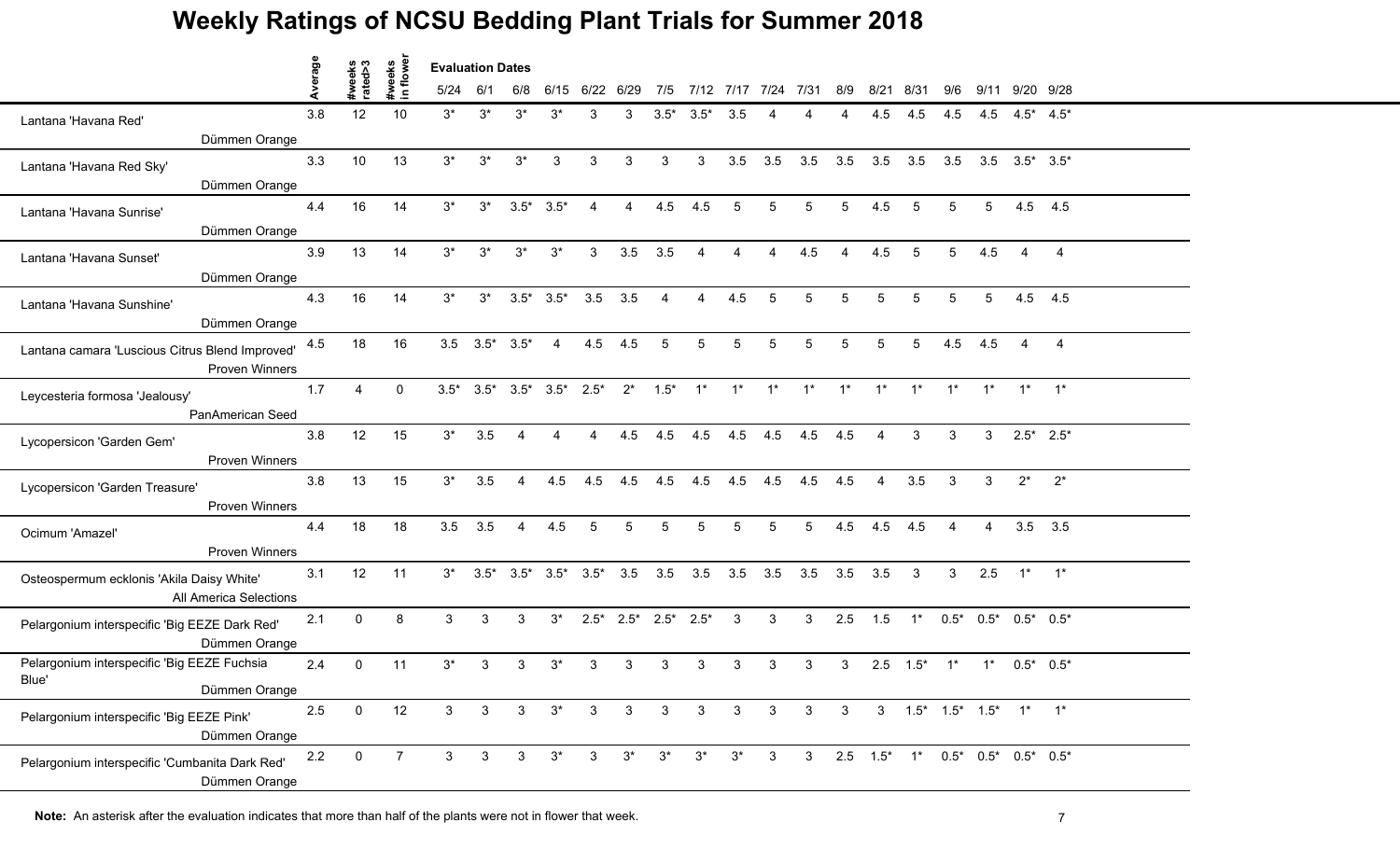|                                                               |         |                   |                     | <b>Evaluation Dates</b> |        |        |                         |                |                |                        |                    |                         |                |                                 |                        |                   |                               |                                 |                             |              |             |  |
|---------------------------------------------------------------|---------|-------------------|---------------------|-------------------------|--------|--------|-------------------------|----------------|----------------|------------------------|--------------------|-------------------------|----------------|---------------------------------|------------------------|-------------------|-------------------------------|---------------------------------|-----------------------------|--------------|-------------|--|
|                                                               | Average | #weeks<br>rated>3 | #weeks<br>in flower | 5/24                    | 6/1    | 6/8    | 6/15                    | 6/22 6/29      |                |                        |                    | 7/5 7/12 7/17 7/24 7/31 |                |                                 |                        | 8/9 8/21 8/31     |                               |                                 | $9/6$ $9/11$                |              |             |  |
| Pelargonium x interspecific 'Calliope Medium<br>Dark Red'     | 4.4     | 16                | 16                  | 3.5                     |        |        | 4.5                     | 4.5            | 4.5            | 4.5                    | 4.5                | 4.5                     | 4.5            | 4.5                             | 4.5                    | 4.5               | 4.5                           |                                 | 4.5 4.5                     |              |             |  |
| All America Selections                                        |         |                   |                     |                         |        |        |                         |                |                |                        |                    |                         |                |                                 |                        |                   |                               |                                 |                             |              |             |  |
| Pelargonium zonale 'Savannah Hot Rod Red'<br>Dümmen Orange    | 2.4     | $\Omega$          | 11                  | 3                       | 3      | 3      | $3^*$                   | $3^*$          | 3              | 3                      | 3                  | 3                       | 3              | 3                               | $2.5*$                 | 2                 | 1.5                           | $1^*$                           | $1^*$                       |              | $1^*$ $1^*$ |  |
| Pelargonium zonale 'Savannah Oh So Orange'<br>Dümmen Orange   | 2.6     | $\Omega$          | 11                  | $3^*$                   | $3^*$  | 3      | $3^*$                   | 3              | 3              | 3                      | 3                  | 3                       | 3              | 3                               | 3                      | 3                 |                               | $2 \t1.5^* \t1.5^* \t1^* \t1^*$ |                             |              |             |  |
| Penstemon barbatus 'Twizzle Purple'<br>All America Selections | 3.9     | 13                | $\Omega$            | $3^*$                   | $3^*$  | $3^*$  | $3.5*$                  | $4^*$          | $4^*$          | $4^*$                  | $4^*$              |                         |                | $4.5^*$ $4.5^*$ $4.5^*$ $4.5^*$ |                        |                   | $4^*$ $4.5^*$ $4.5^*$ $4.5^*$ |                                 |                             | $3^*$        | $3^*$       |  |
| Pentas lanceolata 'Lucky Star Dark Red'<br>PanAmerican Seed   | 4.4     | 17                | 15                  | $3^*$                   | $3.5*$ | 3.5    | 3.5                     |                |                | 4.5                    | 4.5                | 4.5                     |                | 5                               | 5                      | 5                 | 5                             |                                 | 4.5                         | 4.5 4.5      |             |  |
| Pentas lanceolata 'Lucky Star Mix'<br>PanAmerican Seed        | 3.6     | 15                | 12                  | $3^*$                   | $3^*$  | $3.5*$ | $3^*$                   | $3.5*$         | $3.5*$         | $\boldsymbol{\Lambda}$ | $\mathbf{\Lambda}$ | $\boldsymbol{\Lambda}$  |                |                                 |                        |                   | $\Delta$                      | 3.5                             | 3.5                         |              | $3.5$ $3.5$ |  |
| Pentas lanceolata 'Lucky Star Pink'<br>PanAmerican Seed       | 4.4     | 17                | 13                  | $3^*$                   |        |        | $3.5^*$ $3.5^*$ $3.5^*$ | $4^*$          | 4.5            | 5                      | 5                  | 5                       | 5              | 5                               | 5                      | 5                 | 4.5                           | 4.5                             | 4.5                         | 4.5 4.5      |             |  |
| Pentas lanceolata 'Lucky Star Raspberry'<br>PanAmerican Seed  | 3.9     | 15                | 15                  | $3^*$                   | $3^*$  | $3^*$  | 3.5                     | 3.5            | $\overline{4}$ | 4.5                    |                    | 4.5 4.5                 | 4.5            | 4.5                             | $\boldsymbol{\Lambda}$ |                   |                               |                                 |                             |              | 4           |  |
| Pentas lanceolata 'Lucky Star White'<br>PanAmerican Seed      | 2.9     | $\Omega$          | 15                  | $3^*$                   | $3^*$  | $3^*$  | 3                       | 3              | З              |                        | 3                  | З                       | 3              | 3                               | 3                      | 3                 | 2.5                           | 2.5                             | 2.5                         | $2.5$ 2.5    |             |  |
| Petunia '18OS05'<br>All America Selections                    | 4.1     | 13                | 13                  | $3^*$                   | $3^*$  | $3^*$  | 3.5                     | $\overline{A}$ | 4.5            | 5                      | 5                  | 5                       | 5              | 5                               | 5                      | 5                 | 5                             | 4.5                             | 4.5                         | $1.5^*$ 1.5* |             |  |
| Petunia 'Easy Wave Red Improved'<br>PanAmerican Seed          | 2.9     | 8                 | 15                  | 3.5                     | $3^*$  | 3      | 3                       | 3              | 3              | 3.5                    | 3.5                | $\overline{4}$          | $\overline{4}$ | 3.5                             |                        | $3.5$ $3.5$ $2.5$ |                               | $\overline{2}$                  | $2^{\circ}$                 | $0.5^*$ 0.5* |             |  |
| Petunia 'Easy Wave Silver'<br>PanAmerican Seed                | 3.6     | 13                | 16                  | 3                       | 3      | 3.5    | 3.5                     | 3.5            | 3.5            | $\overline{4}$         | 4.5                | 4.5                     | 4.5            | 4.5                             | 4.5                    | 4.5               | 4.5                           |                                 | $3.5$ $2.5$ $1.5^*$ $1.5^*$ |              |             |  |
| Petunia 'Easy Wave Violet Improved'<br>PanAmerican Seed       | 3.5     | 12                | 15                  | 3*                      | 3      | 3.5    |                         |                |                |                        | 4.5                | 5                       |                | 5.                              | 4.5                    |                   | 3.5                           | 3                               | 2.5                         | $0.5^*$ 0.5* |             |  |
| Petunia 'Ramblin' Burgundy Chrome'<br>All America Selections  | 3.3     | 10                | 16                  | 3                       | 3      | 3      | 3                       | 3 <sup>1</sup> |                |                        |                    |                         |                | 3.5 4 4.5 4.5 4.5 4.5 4.5 4.5   |                        |                   | $\overline{4}$                | 3.5                             | 3                           | 0*           | $0^*$       |  |
| Petunia 'Supertunia Blue Skies'<br>Proven Winners             | 4.1     | 16                | 16                  | $3.5$ $3.5$             |        | 4      |                         | 4.5 4.5 4.5    |                | 5                      | 5                  | $5^{\circ}$             | 5              | $5^{\circ}$                     |                        |                   | 4.5 4.5 4.5 3.5 3.5 1.5* 1.5* |                                 |                             |              |             |  |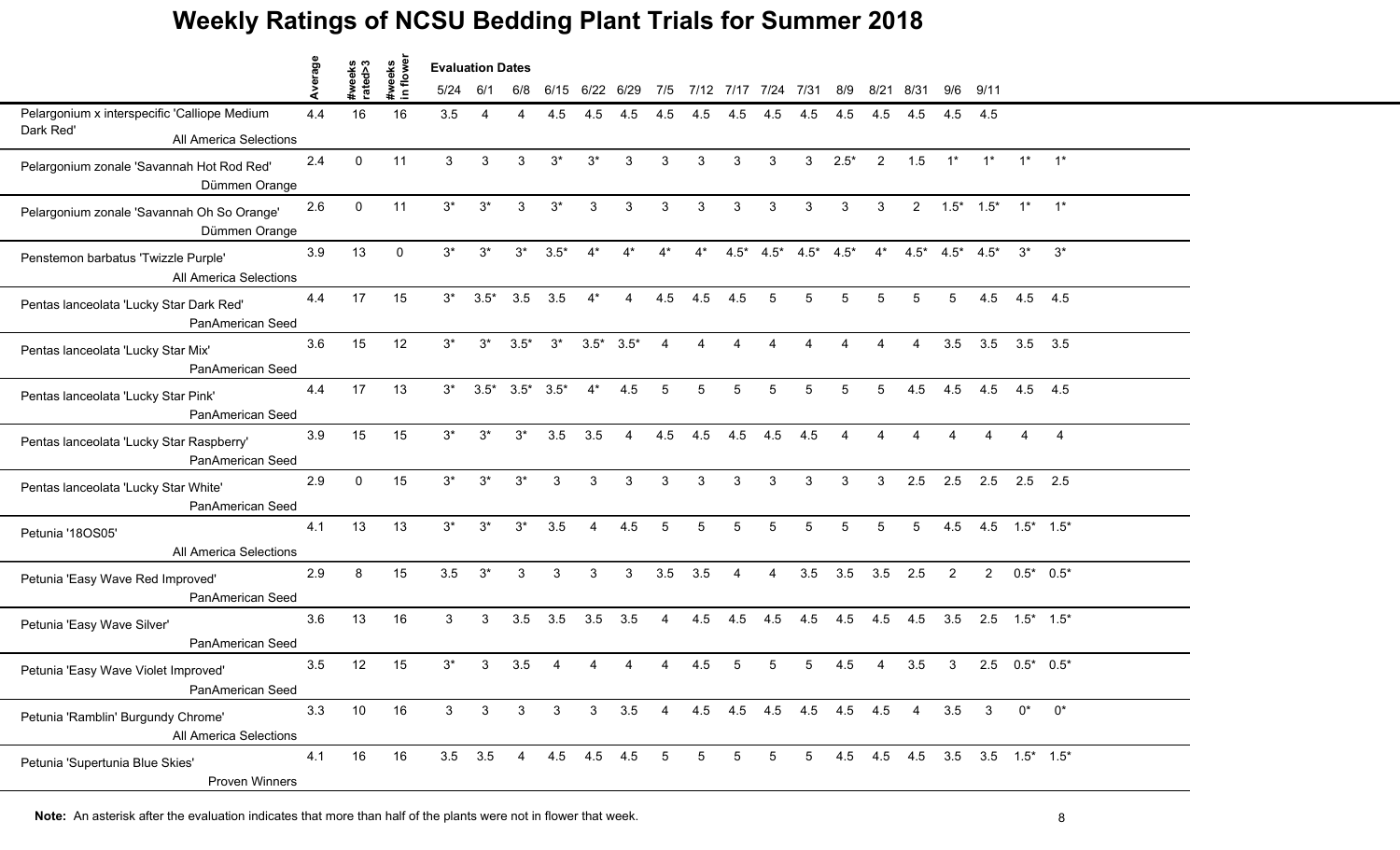|                                                                               | Average |                   | weeks<br>1 flower | <b>Evaluation Dates</b> |                |                |                        |                |                        |                        |                                                         |       |                 |                 |                 |                |                |                        |                        |                |                 |  |
|-------------------------------------------------------------------------------|---------|-------------------|-------------------|-------------------------|----------------|----------------|------------------------|----------------|------------------------|------------------------|---------------------------------------------------------|-------|-----------------|-----------------|-----------------|----------------|----------------|------------------------|------------------------|----------------|-----------------|--|
|                                                                               |         | #weeks<br>rated>3 | $\mathbf{C}$      | 5/24                    | 6/1            | 6/8            | 6/15                   | 6/22 6/29      |                        | 7/5                    | 7/12                                                    | 7/17  | 7/24            | 7/31            | 8/9             | 8/21           | -8/31          | 9/6                    |                        | 9/11 9/20 9/28 |                 |  |
| Petunia 'Supertunia Vista Bubblegum'<br><b>Proven Winners</b>                 | 4.1     | 16                | 16                | 3.5                     | 3.5            | 3.5            | 4.5                    | 4.5            | 4.5                    | 5                      |                                                         |       |                 | 5               | 4.5             | 4.5            | 4.5            |                        |                        |                | $1.5^*$ $1.5^*$ |  |
| Petunia 'Wave Purple Classic'<br>All America Selections                       | 3.6     | 11                | 14                | $3^*$                   | $3^*$          | 3              | $\mathbf{3}$           | 3              | 3.5                    | $\overline{4}$         | $\overline{4}$                                          | 4.5   | 4.5             | $5\phantom{.0}$ | $5\phantom{.0}$ | 5              | 4.5            | $\boldsymbol{\Lambda}$ | $\overline{4}$         |                | $0.5^*$ 0.5*    |  |
| Petunia ×hybrida 'Tidal Wave Red Velour'<br>All America Selections            | 3.9     | 14                | 16                | 3                       | 3              | 3.5            | $\boldsymbol{\Lambda}$ | 4              | $\overline{4}$         | 4.5                    | 4.5                                                     | 5     | 5               | 5 <sup>5</sup>  | 4.5             | 4.5            | 4.5            | 4                      | $\boldsymbol{\Lambda}$ |                | $1.5^*$ $1.5^*$ |  |
| Phaseolus '18OS09'<br><b>All America Selections</b>                           | 2.8     | 11                | $\overline{4}$    | $3^*$                   | $3^*$          |                |                        |                |                        |                        | $3.5^*$ $3.5^*$ $3.5^*$ $3.5^*$ $3.5^*$ $3.5^*$ $3.5^*$ |       | 3.5             | 3.5             | $3.5\quad 3.5$  |                | $2^*$          | $1^*$                  | $1^*$                  | $1^*$ $1^*$    |                 |  |
| Phaseolus acutifolius 'Blue Speckled Tepary'<br><b>All America Selections</b> | 3.8     | 13                | 8                 | $3^*$                   | $3.5*$         | $3.5*$         | $4^*$                  | $4.5*$         |                        | $4.5^*$ $4.5^*$        | $4.5*$                                                  | 4.5   | 4.5             | 4.5             |                 |                | 3.5            | 3                      | 3                      | $2.5^*$ 2.5*   |                 |  |
| Portulaca 'Cupcake Upright Lavender'<br>Dümmen Orange                         | 4.0     | 13                | 18                | 3 <sup>1</sup>          | 3              | 3              | 3.5                    | $\overline{4}$ | 4.5                    | 4.5                    | 5                                                       | 5     | $5\phantom{.0}$ | 5               | $5\phantom{.0}$ | 5              | $\overline{4}$ | 3.5                    | 3.5                    | $\mathbf{3}$   | 3               |  |
| Portulaca 'Cupcake Upright Lemon Zest'<br>Dümmen Orange                       | 3.9     | 15                | 18                | 3                       | 3              | 3              | 3.5                    | 3.5            | $\boldsymbol{\Lambda}$ | 4                      | $\boldsymbol{\Lambda}$                                  | 4.5   | 4.5             | 4.5             | 4.5             | 4.5            | 4.5            | 4.5                    | 4.5                    | $3.5$ $3.5$    |                 |  |
| Portulaca 'Cupcake Upright Magenta'<br>Dümmen Orange                          | 4.3     | 16                | 18                | 3                       | 3              | 3.5            | $\overline{4}$         | 4.5            | 4.5                    | 4.5                    | 5                                                       | 5     | 5               | 5               | 5               | 5              | 4.5            | 4                      | 4                      | 3.5            | 3.5             |  |
| Portulaca 'Cupcake Upright Orange Zest'<br>Dümmen Orange                      | 4.1     | 13                | 18                | 3                       | 3              | 3              | 3.5                    | 4              | 4.5                    | 4.5                    | 4.5                                                     | 5     | 5               | 5               | 5               | 4.5            | 4.5            | 4.5                    | 4.5                    | 3              | 3               |  |
| Salvia 'Rockin' Fuchsia'<br><b>Proven Winners</b>                             | 4.0     | 17                | 16                | 3                       | 3.5            | 3.5            | $\overline{4}$         | 4              | $\boldsymbol{\Lambda}$ | $\boldsymbol{\Lambda}$ | $\boldsymbol{\Lambda}$                                  | 4     | 4.5             | 4.5             | 4.5             | 4.5            | 4.5            | $\overline{4}$         | $\boldsymbol{\Lambda}$ | $4^*$          | $4^*$           |  |
| Salvia 'Rockin' Golden Delicious'<br><b>Proven Winners</b>                    | 4.5     | 18                | $\mathbf{0}$      | $4^*$                   | $4^*$          |                | $4.5^*$ $4.5^*$        | $5^*$          | $5^*$                  | $5^*$                  | $5^*$                                                   | $5^*$ | $5*$            | $5^*$           | $5^*$           | $4.5*$         | $4^*$          | $4^*$                  | $4^*$                  |                | $4^*$           |  |
| Salvia 'Skyscraper Dark Purple'<br>Selecta                                    | 4.5     | 18                | 18                | 3.5                     | 3.5            | $\overline{4}$ | 4.5                    | 4.5            | 4.5                    | $5\phantom{.0}$        | 5                                                       | 5     | 5               | 5               | 5               | 5              | 5              | 4.5                    | 4.5                    | 4              | $\overline{4}$  |  |
| Salvia 'Skyscraper Pink'<br>Selecta                                           | 4.4     | 18                | 18                | 3.5                     | 3.5            | 4              |                        | 4.5            | 4.5                    | 4.5                    | 4.5                                                     | 4.5   | 5               | 5               | 5               | 5.             | 4.5            | 4.5                    |                        |                | $\overline{4}$  |  |
| Salvia coccinea 'Summer Jewel Lavender'<br>All America Selections             | 3.6     | 14                | 11                | $3^*$                   |                |                |                        |                |                        |                        | 3 3.5 3.5 3.5* 3.5 3.5 3.5 3.5*                         |       | $\overline{4}$  | $\overline{4}$  | 4               | $\overline{4}$ | $\overline{4}$ | $4^*$                  | $3.5^*$ $3^*$          |                | $3^*$           |  |
| Salvia coccinea 'Summer Jewel White'<br>All America Selections                | 4.2     | 16                | 18                | 3                       | 3 <sup>1</sup> | 3.5            | $\overline{4}$         | $\overline{4}$ | $\overline{4}$         |                        | 4.5 4.5 4.5                                             |       | $5^{\circ}$     |                 | $5\qquad 5$     |                | $4.5$ $4.5$    |                        |                        |                | $\overline{4}$  |  |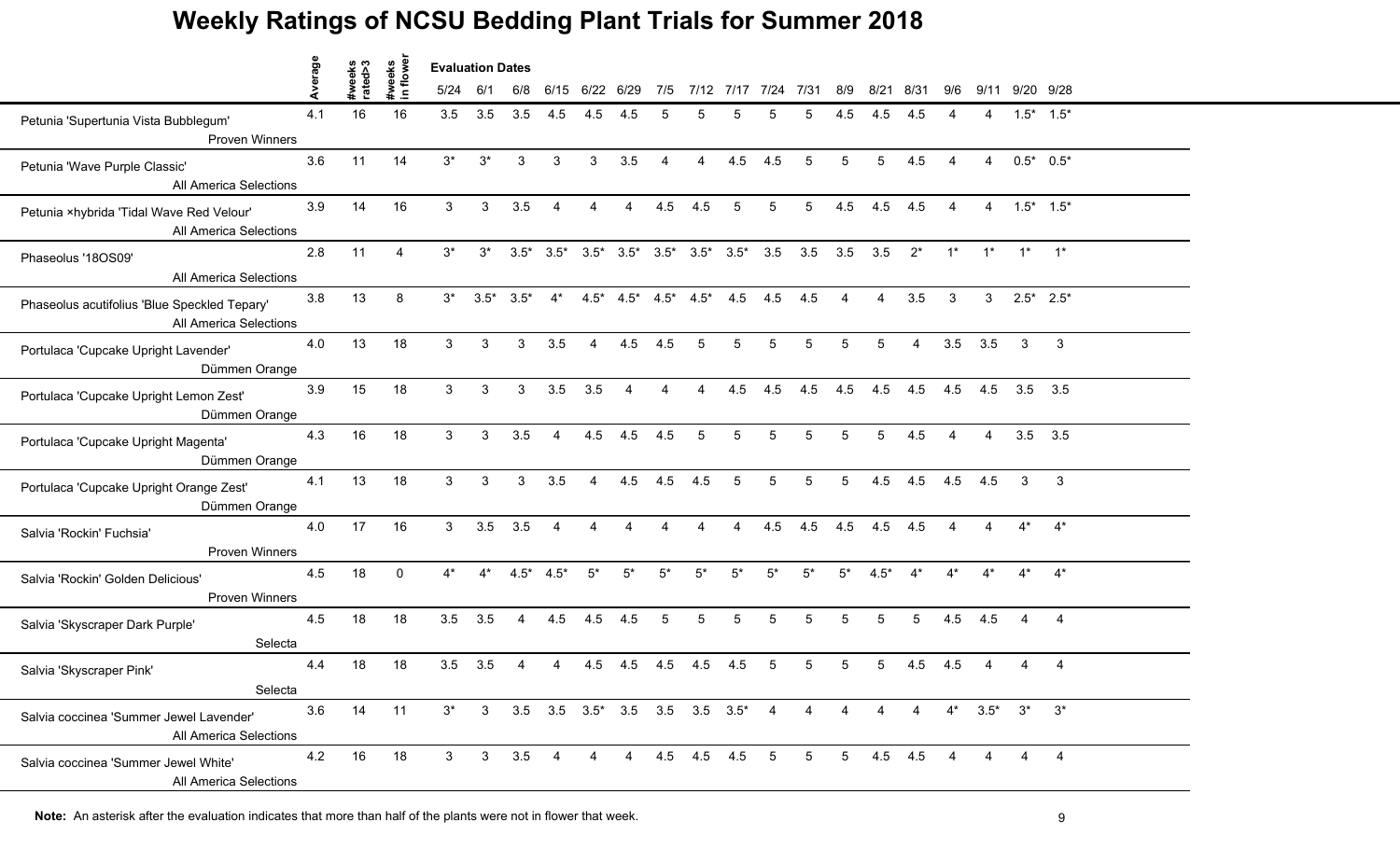|                                                                                             | verage |                   |                    | <b>Evaluation Dates</b> |                         |                |                                 |                                     |              |                 |        |        |                                 |                |                 |                |                |                          |                 |                         |                 |  |
|---------------------------------------------------------------------------------------------|--------|-------------------|--------------------|-------------------------|-------------------------|----------------|---------------------------------|-------------------------------------|--------------|-----------------|--------|--------|---------------------------------|----------------|-----------------|----------------|----------------|--------------------------|-----------------|-------------------------|-----------------|--|
|                                                                                             | ⋖      | #weeks<br>rated>3 | #weeks<br>in flowe | 5/24                    | 6/1                     | 6/8            |                                 | 6/15 6/22 6/29                      |              | 7/5             |        |        | 7/12 7/17 7/24                  | 7/31           | 8/9             |                | 8/21 8/31      | 9/6                      |                 | 9/11 9/20 9/28          |                 |  |
| Salvia hybrid 'Rockin' Deep Purple'<br>Proven Winners                                       | 4.4    | 17                | 18                 | 3                       | 3.5                     | 3.5            | 4.5                             | 4.5                                 | 4.5          | 4.5             | 4.5    | 5      |                                 |                | 5               | 5              | 5              | 4.5                      | 4.5             |                         | 4               |  |
| Salvia interspecific 'Big Blue'                                                             | 4.4    | 17                | 13                 | $3^*$                   | $3.5*$                  | $4^*$          | $4.5*$                          | $4.5*$                              | 4.5          | 5               | 5      | 5      | 5                               | 5              | 5               | 5              | 4.5            | 4.5                      | 4.5             | 3.5                     | 3.5             |  |
| PanAmerican Seed<br>Scaevola hybrid 'Whirlwind Pink'                                        | 3.3    | 3                 | 3                  | 4                       | $\overline{4}$          | $\overline{4}$ | $1^*$                           | $\cdot$ *                           | $\mathbf{r}$ | $\star$ $\star$ |        |        |                                 |                |                 |                |                |                          |                 |                         |                 |  |
| <b>Proven Winners</b>                                                                       |        |                   |                    |                         |                         |                |                                 |                                     |              |                 |        |        |                                 |                |                 |                |                |                          |                 |                         |                 |  |
| Solenostemon scutellarioidses 'ColorBlaze<br>Chocolate Drop'<br><b>Proven Winners</b>       | 4.3    | 18                | $\mathbf{0}$       | $3.5*$                  | $4^*$                   | $4^*$          | $4.5^*$                         | $4.5^*$ $4.5^*$                     |              | $5^*$           | $5^*$  |        | $4.5^*$ $4.5^*$ $4.5^*$ $4.5^*$ |                |                 | $4.5*$         | $4^*$          | $4^*$                    | $4^*$           | $4^*$                   | $4^*$           |  |
| Solenostemon scutellarioidses 'ColorBlaze<br>Golden Dreams'<br><b>Proven Winners</b>        | 4.0    | 16                | $\Omega$           |                         | $3.5^*$ $3.5^*$         | $3.5*$         | $4^*$                           |                                     | 4*           | $4^*$           | $4.5*$ | $4.5*$ | $4.5*$                          | $5*$           | 5*              | $5*$           | $4.5*$         | $4*$                     | $4^*$           |                         | $2.5^*$ 2.5*    |  |
| Solenostemon scutellarioidses 'ColorBlaze<br>Rediculous'<br><b>Proven Winners</b>           | 4.1    | 14                | 11                 | $3.5*$                  | $4^*$                   | $4^*$          | $4.5*$                          | $5^*$                               | $5^*$        | $5^*$           | 5      | 4.5    | 4.5                             | 4.5            | 4.5             | $\overline{4}$ | $\overline{4}$ | 3                        | 3               | 3                       | $\mathbf{3}$    |  |
| Solenostemon scutellarioidses 'ColorBlaze<br>Royale Cherry Brandy'<br><b>Proven Winners</b> | 4.0    | 18                | 6                  |                         | $3.5^*$ $3.5^*$ $3.5^*$ |                | $4^*$                           | $4^*$                               | $4^*$        | $4^*$           | $4^*$  | $4.5*$ | $4.5*$                          |                | $4.5^*$ $4.5^*$ | 4.5            | 4.5            | $\boldsymbol{\varDelta}$ | 4               |                         | $3.5$ $3.5$     |  |
| Solenostemon scutellarioidses 'ColorBlaze<br>Sedona Sunset'<br><b>Proven Winners</b>        | 3.8    | 16                | 12                 |                         | $3.5$ $3.5^*$ $3.5^*$   |                | $4^*$                           | $4^*$                               | $4^*$        | $4.5*$          | 4.5    | 4.5    | 4.5                             | 4.5            | 4.5             | 4.5            | $\overline{4}$ | 3.5                      | 3.5             | 2                       | $\overline{2}$  |  |
| Solenostemon scutellarioidses 'ColorBlaze<br>Strawberry Drop'<br>Proven Winners             | 4.1    | 18                | $\overline{1}$     | $3.5*$                  | $3.5*$                  |                | $4*$                            | $4^*$                               | $4.5*$       | $5*$            | $5^*$  | $4.5*$ | $4.5*$                          | $4.5*$         | $4^*$           | $4^*$          | $3.5*$         | $3.5*$                   | $\overline{4}$  |                         | $3.5^*$ $3.5^*$ |  |
| Solenostemon scutellarioidses 'ColorBlaze<br>Torchlight'<br><b>Proven Winners</b>           | 4.1    | 16                | 5                  |                         |                         |                | $3.5^*$ $3.5^*$ $3.5^*$ $3.5^*$ | $3.5*$                              | $4^*$        | $4.5^*$ $4.5^*$ |        | $5^*$  | $5^*$                           | $5*$           | $5^*$           | $5^*$          | 4.5            | 4.5                      | 4.5             | $\overline{2}$          | $\overline{2}$  |  |
| Solenostemon scutellarioidses 'FlameThrower<br>Salsa Roja'<br><b>Ball FloraPlant</b>        | 4.3    | 17                | 2                  | $3^*$                   | $3.5*$                  | $4^*$          | $4.5*$                          | $4.5^*$ $4.5^*$                     |              | $4.5*$          | $4.5*$ | $4.5*$ | $4.5*$                          | $4.5*$         | $5*$            | $5^*$          | $4.5*$         |                          | $4.5^*$ $4.5^*$ | 4                       | $\overline{4}$  |  |
| Solenostemon scutellarioidses 'FlameThrower<br>Serrano'<br><b>Ball FloraPlant</b>           | 4.3    | 17                | $\overline{2}$     | $3^*$                   | $3.5*$                  | $3.5*$         | $4^*$                           | $4^*$                               | $4^*$        | $4^*$           | $4^*$  | $4.5*$ | $4.5*$                          | $4.5*$         | $5^*$           | $5^*$          | $5^*$          | $5^*$                    | $5^*$           | 4.5                     | 4.5             |  |
| Solenostemon scutellarioidses 'Kong Jr. Green<br>Halo'<br>PanAmerican Seed                  | 3.6    | 15                | 9                  | $3^*$                   | $3^*$                   | $3^*$          | $3.5*$                          | $3.5*$                              | $3.5*$       | $3.5*$          | 3.5    | 3.5    |                                 |                |                 |                |                | 3.5                      | 3.5             |                         | $3.5$ $3.5$     |  |
| Solenostemon scutellarioidses 'Kong Jr. Lime<br>Vein'<br>PanAmerican Seed                   | 3.3    | 10                | 9                  | $2.5*$                  | $3^*$                   | $3^*$          | $3^*$                           |                                     | $3^*$ $3^*$  | $3^*$           |        |        | $3^*$ $3.5^*$ $3.5$ $3.5$       |                | $\overline{4}$  | $\overline{4}$ | $\overline{4}$ |                          |                 | $3.5$ $3.5$ $3.5$ $3.5$ |                 |  |
| Solenostemon scutellarioidses 'Kong Jr. Rose'<br>PanAmerican Seed                           | 3.5    | 12                | 12                 | $3^*$                   | $3^*$                   | $3^*$          |                                 | $3^*$ $3.5^*$ $3.5^*$ $3.5$ $3.5$ 4 |              |                 |        |        | $\overline{4}$                  | $\overline{4}$ | $\overline{4}$  | $\overline{4}$ |                | $3.5$ $3.5$ $3.5$        |                 | $\overline{\mathbf{3}}$ | $\mathbf{3}$    |  |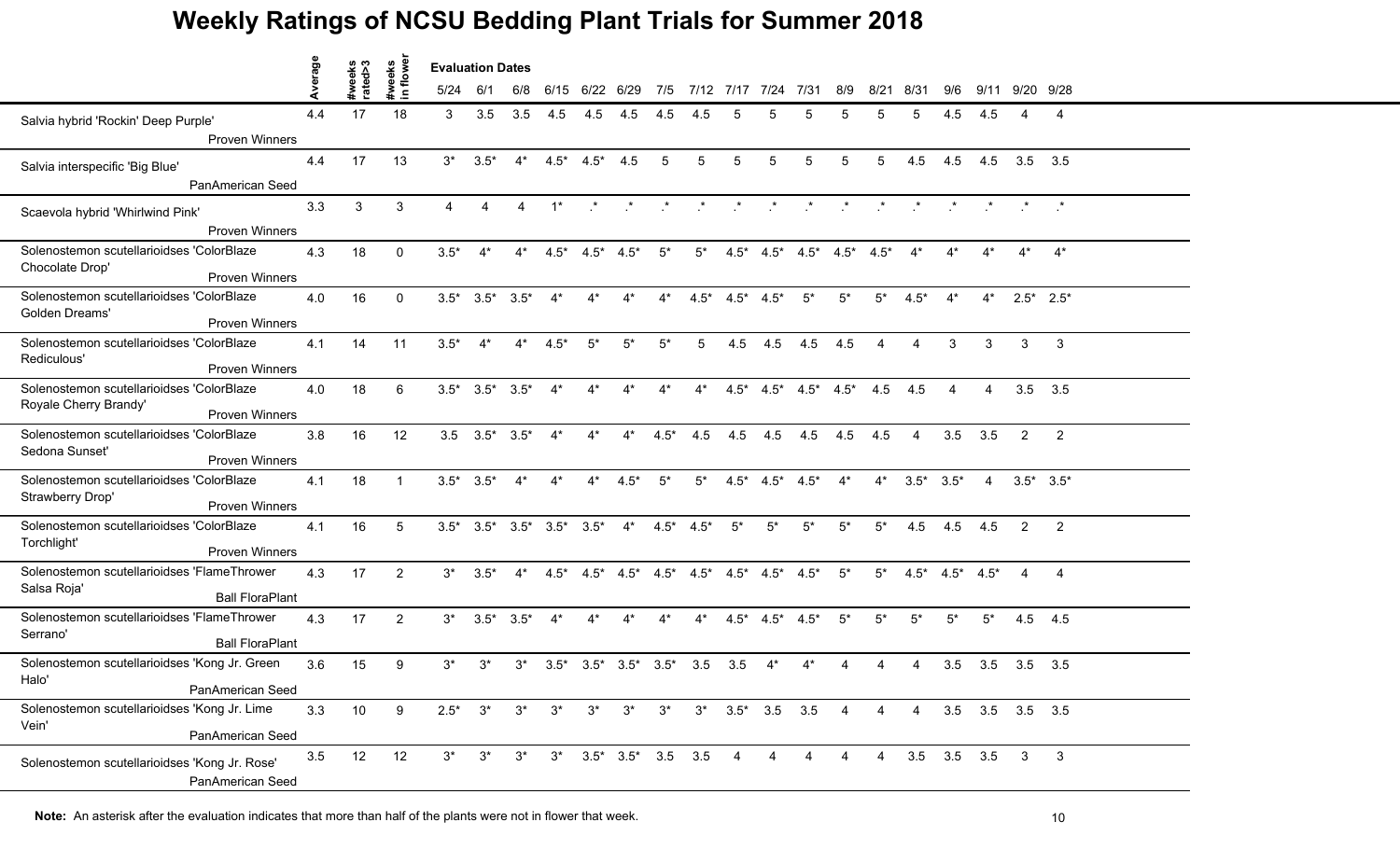|                                                                                        | erage |                   |                    | <b>Evaluation Dates</b> |                 |        |                                 |                         |                 |        |                                 |        |                     |                                                                        |                         |       |                |       |        |                 |                |  |
|----------------------------------------------------------------------------------------|-------|-------------------|--------------------|-------------------------|-----------------|--------|---------------------------------|-------------------------|-----------------|--------|---------------------------------|--------|---------------------|------------------------------------------------------------------------|-------------------------|-------|----------------|-------|--------|-----------------|----------------|--|
|                                                                                        |       | #weeks<br>rated>3 | #weeks<br>in flowe | 5/24                    | 6/1             | 6/8    |                                 | 6/15 6/22 6/29          |                 | 7/5    |                                 |        | 7/12 7/17 7/24 7/31 |                                                                        | 8/9                     |       | 8/21 8/31      | 9/6   |        | 9/11 9/20 9/28  |                |  |
| Solenostemon scutellarioidses 'Kong Jr. Scarlet'<br>PanAmerican Seed                   | 3.3   | 9                 | 2                  | $3^*$                   | $3^*$           | $3^*$  | $3^*$                           | $3^*$                   | $3^*$           | $3^*$  | $3^*$                           | $3^*$  | $3.5^*$             | $3.5*$                                                                 | $3.5^*$ $3.5^*$ $3.5^*$ |       |                | $4^*$ | $3.5*$ | $3.5$ $3.5$     |                |  |
| Solenostemon scutellarioidses 'Main Street<br><b>Chartres Street'</b><br>Dümmen Orange | 3.9   | 15                | 5                  | $3^*$                   | $3^*$           | $3^*$  | $3.5*$                          |                         | $3.5^*$ $3.5^*$ | $3.5*$ | $4^*$                           |        |                     | $4.5^*$ $4.5^*$ $4.5^*$ $4.5^*$ $4.5^*$ $4.5^*$ $4.5$                  |                         |       |                | 4.5   | 4.5    | $\overline{4}$  | $\overline{4}$ |  |
| Solenostemon scutellarioidses 'Main Street La<br>Rambla'<br>Dümmen Orange              | 3.7   | 13                | 6                  | $3^*$                   | $3^*$           | $3^*$  |                                 | $3.5^*$ $3.5^*$ $3.5^*$ |                 | $4^*$  | $4^*$                           | $4^*$  | $4^*$               |                                                                        | $4.5^*$ $4.5^*$         | 4.5   | $\overline{4}$ | 3.5   | 3.5    | 3               | $\mathbf{3}$   |  |
| Solenostemon scutellarioidses 'Main Street<br>Ocean Drive'<br>Dümmen Orange            | 4.0   | 15                | $\mathbf 0$        | $3^*$                   | $3^*$           | $3^*$  | $3.5*$                          | $3.5*$                  | $4^*$           |        | $4.5^*$ $4.5^*$ $4.5^*$ $4.5^*$ |        |                     | $5^*$                                                                  | $5^*$                   | $5^*$ | $4.5*$         | $4^*$ | $4^*$  | $3.5^*$ $3.5^*$ |                |  |
| Solenostemon scutellarioidses 'Main Street Ruby 3.3<br>Road'<br>Dümmen Orange          |       | 9                 | 6                  | $3^*$                   | $3^*$           | $3^*$  | $3^*$                           | $3.5*$                  | $3.5*$          |        |                                 |        |                     | $3.5^*$ $3.5^*$ $3.5^*$ $3.5^*$ $3.5^*$ $3.5^*$ $3.5^*$ $3.5$          |                         |       | 3              | 3     | 3      | 3               | 3              |  |
| Solenostemon scutellarioidses 'Main Street<br>Sunset Boulevard'<br>Dümmen Orange       | 3.6   | 11                | $\overline{7}$     | $3^*$                   | $3^*$           | $3^*$  | $3^*$                           | $3^*$                   | $3.5*$          |        | $3.5^*$ $3.5^*$                 | $4^*$  | $4^*$               |                                                                        | $4.5^*$ 4.5             | 4.5   | $\overline{4}$ | 3.5   | 3.5    | 3               | 3              |  |
| Solenostemon scutellarioidses 'Pinkplosion'<br><b>Ball FloraPlant</b>                  | 3.8   | 14                | $\mathbf{0}$       | $3^*$                   | $3.5^*$         |        | $3.5^*$ $3.5^*$ $3.5^*$ $3.5^*$ |                         |                 | $4^*$  |                                 |        |                     | $4.5^*$ $4.5^*$ $4.5^*$ $4.5^*$ $4.5^*$ $4.5^*$ $4.5^*$ $4.5^*$        |                         |       |                | $4^*$ | $3^*$  | $3^*$           | $3^*$          |  |
| Tagetes erecta '18OS10<br>Double'<br>All America Selections                            | 4.1   | 16                | 16                 |                         | $3.5^*$ $3.5^*$ | 4      | 4                               | $\overline{4}$          | 4.5             | 4.5    | 4.5                             | 4.5    | 4.5                 | 4.5                                                                    | 4.5                     | 4.5   | 4              | 4     | 4      | 3               | $\mathbf{3}$   |  |
| Tagetes erecta 'Antigua Orange'<br>All America Selections                              | 3.6   | 12                | 16                 | 3                       | $3^*$           | $3.5*$ | 3.5                             |                         |                 |        | 4.5                             | 4.5    | 4.5                 | 4.5                                                                    | 4                       | 3.5   | 3.5            | 3     | 3      | $2.5$ 2.5       |                |  |
| Tagetes erecta 'Taishan Orange'<br><b>All America Selections</b>                       | 4.0   | 15                | 16                 | 3                       | $3.5*$          | $3.5*$ | $\overline{4}$                  | $\overline{4}$          | 4.5             | 4.5    | 5                               | 5      | 5                   | 5                                                                      | 5                       | 4.5   | 4              | 3.5   | 3.5    | $2.5$ 2.5       |                |  |
| Tagetes patula 'Super Hero Spry'<br>All America Selections                             | 3.8   | 13                | 16                 | $3^*$                   | $3^*$           |        | $3.5$ $3.5$                     | 4                       | 4               | 4.5    | 4.5                             | 4.5    | 4.5                 | 4.5                                                                    | 4.5                     | 4     | 4              | 3.5   | 3      | $2.5$ 2.5       |                |  |
| Tropaeolum minus '18OS02<br>Deep Rose (Compact)'<br>All America Selections             | 0.9   | $\mathbf 0$       | $\mathbf 0$        | $3^*$                   | $3^*$           | $3^*$  | $3^*$                           | $2^*$                   | $1^*$           | $0.5*$ | $0^*$                           | $0^*$  | $0^*$               | $0^*$                                                                  | $0^*$                   | $0^*$ | $0^*$          | $0^*$ | $0^*$  | $0^*$           | $0^*$          |  |
| Tropaeolum minus '18OS03<br>Bright Rose (Top Flowering)'<br>All America Selections     | 1.1   | $\mathbf{0}$      | $\mathbf{0}$       | $3^*$                   | $3^*$           | 3*     | $3^*$                           | $2.5*$                  | $2^*$           | $2^*$  |                                 | $0.5*$ | በ*                  | በ*                                                                     | n*                      |       |                | n*    | n*     | $0^*$           | $0^*$          |  |
| Tropaeolum minus 'Cherry Rose'<br>All America Selections                               | 2.1   | 5 <sup>5</sup>    | $\mathbf{1}$       |                         |                 |        |                                 |                         |                 |        |                                 |        |                     | 3.5* 3.5* 3.5* 3.5* 3.5 2.5* 2* 2* 2* 2.5* 2.5* 2.5* 1.5* 1.5* 1* 0.5* |                         |       |                |       |        | $0^*$           | $0^*$          |  |
| Tropaeolum minus 'Princess of India'<br>All America Selections                         | 0.9   | 0                 | $\mathbf 0$        | $3^*$                   | $3^*$           |        | $3^*$ 2.5*                      | $2^*$                   | $2^*$           | $1.5*$ | $0^*$                           | $0^*$  | በ*                  | $0^*$                                                                  | $0^*$                   | $0^*$ | $0^*$          | $0^*$ | $0^*$  | $0^*$           | $0^*$          |  |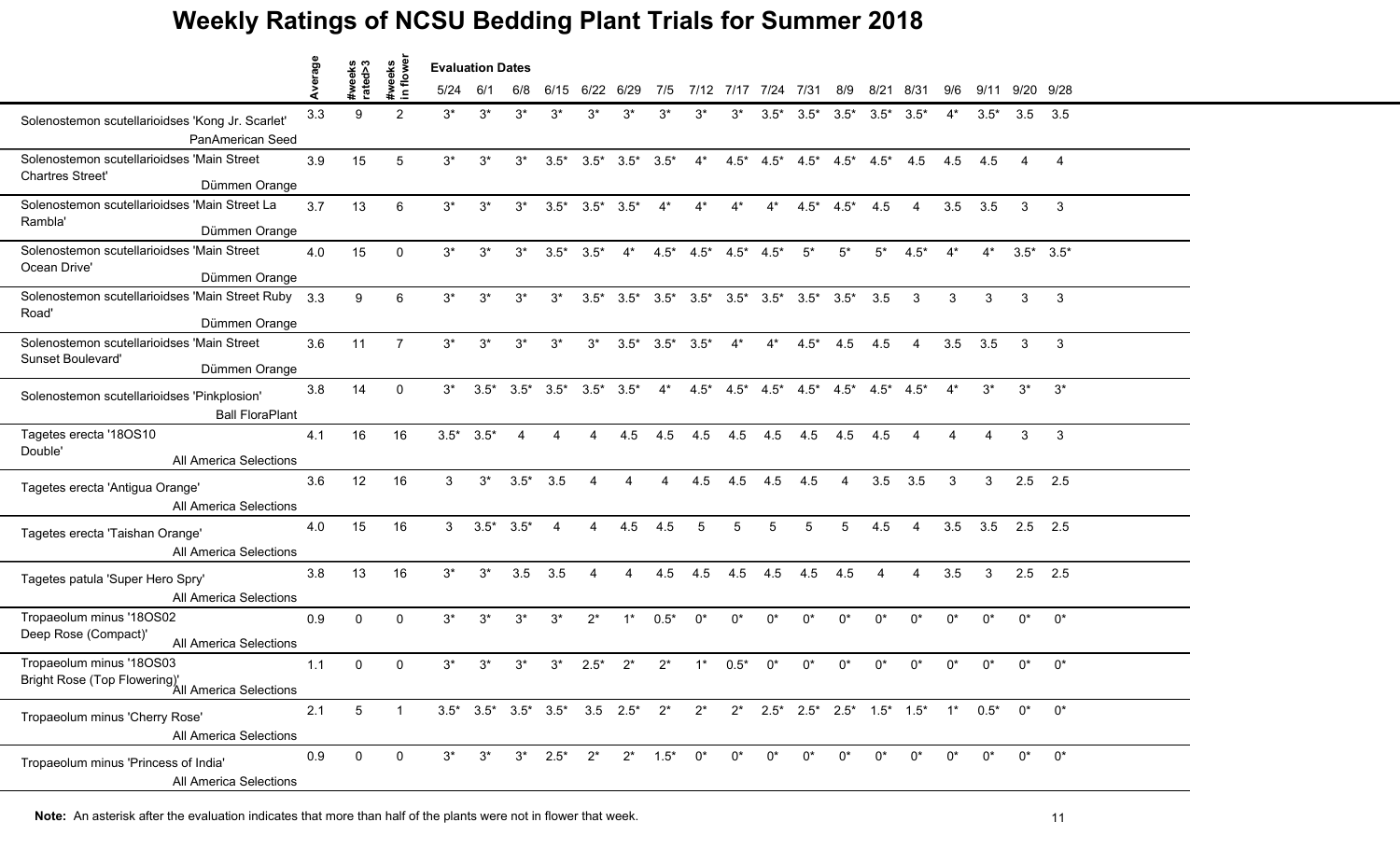|                                                                        |         |                   |                    | <b>Evaluation Dates</b> |                   |                 |                |                |                |                |                        |                |                |                                 |                 |                 |                 |                         |                          |                |                          |  |
|------------------------------------------------------------------------|---------|-------------------|--------------------|-------------------------|-------------------|-----------------|----------------|----------------|----------------|----------------|------------------------|----------------|----------------|---------------------------------|-----------------|-----------------|-----------------|-------------------------|--------------------------|----------------|--------------------------|--|
|                                                                        | Average | #weeks<br>rated>3 | #weeks<br>in flowe | 5/24                    | 6/1               | 6/8             |                | 6/15 6/22 6/29 |                | 7/5            | 7/12 7/17 7/24         |                |                | 7/31                            | 8/9             |                 | 8/21 8/31       | 9/6                     |                          | 9/11 9/20 9/28 |                          |  |
| Tropaeolum minus 'Tip-Top Formula Mix'<br>All America Selections       | 2.0     | 3                 | 2                  | 3                       | $3.5*$            | $3.5^*$ $3.5^*$ |                | $3^*$          | $3^*$          | $3^*$          | $2^*$                  | $2^*$          | $2.5*$         | $2.5^*$                         | $2^*$           | $1^*$           | 0.5             | $0.5*$                  | $0^*$                    | $0^*$          | $0^*$                    |  |
| Verbena 'Empress Sun Cherry'<br>Dümmen Orange                          | 3.5     | 13                | 16                 | $3^*$                   | $3.5*$            | 3.5             | 3.5            | 3.5            | 3.5            | $\overline{A}$ | $\overline{4}$         | $\overline{4}$ | $\overline{4}$ | $\overline{4}$                  | $\overline{A}$  | $\overline{4}$  | $\overline{4}$  | 3                       | 3                        | 2.5            | 2.5                      |  |
| Verbena 'Empress Sun Lavender Charm'<br>Dümmen Orange                  | 3.5     | 13                | 17                 | $\mathbf{3}$            | $3^*$             | 3               | 3              | 3 <sup>1</sup> | 3.5            |                | $3.5$ $3.5$            | 3.5            | $\overline{4}$ | $\overline{4}$                  | $\overline{4}$  | $\overline{4}$  | $\overline{4}$  | $\overline{4}$          | 3.5                      | $3.5$ $3.5$    |                          |  |
| Verbena 'Empress Sun Pink'<br>Dümmen Orange                            | 3.1     | 11                | 16                 | 3 <sup>1</sup>          | 3                 | 3               | 3.5            | $\overline{4}$ | $\overline{4}$ | 3.5            | 3.5                    | $\overline{4}$ | 3.5            | 3.5                             |                 | 3.5 3.5 3.5 2.5 |                 |                         | 2                        |                | $1^*$ $1^*$              |  |
| Verbena 'Empress Sun Pink Star 01'<br>Dümmen Orange                    | 3.1     | 11                | 14                 | $3^*$                   | $3^*$             | 3               | 3.5            | 3.5            | 3.5            | 3.5            | $\boldsymbol{\Lambda}$ | Δ              | 3.5            | 3.5                             | 3.5             |                 | $3.5$ $3.5$     | 2.5                     | $\overline{2}$           | $1^*$          | $1^*$                    |  |
| Verbena 'Empress Sun Red'<br>Dümmen Orange                             | 3.8     | 16                | 17                 | $3.5*$                  | 3.5               | 3.5             | 3.5            | $\overline{4}$ | $\overline{A}$ | $\overline{4}$ | $\overline{4}$         | 4.5            | 4.5            | 4.5                             | $\overline{4}$  | $\overline{4}$  | $\overline{4}$  | 3.5                     | 3.5                      | 3              | $\mathbf{3}$             |  |
| Verbena 'Empress Sun Violet'<br>Dümmen Orange                          | 3.8     | 16                | 17                 | $\mathbf{3}$            | $3^*$             | 3.5             | 3.5            | 3.5            | $\overline{A}$ | $\overline{A}$ | $\overline{4}$         | $\overline{4}$ | $\overline{4}$ | $\overline{4}$                  | $\overline{4}$  | 4.5             | 4.5             |                         | 3.5 3.5 3.5 3.5          |                |                          |  |
| Verbena 'Superbena Raspberry'<br>Proven Winners                        | 4.1     | 16                | 18                 | 3.5                     | 3.5               | 3.5             | $\overline{4}$ | 4.5            | 4.5            | 4.5            | 4.5                    | 4.5            | 4.5            | $5\overline{)}$                 | 4.5             |                 | 4.5 4.5         | $3.5\quad 3.5$          |                          | 3              | $\mathbf{3}$             |  |
| Verbena 'Superbena Red'<br>Proven Winners                              | 4.3     | 18                | 18                 | 3.5                     | 3.5               | 3.5             | 4              | 4.5            | 4.5            | 4.5            | 4.5                    | $\overline{5}$ | 5              | 5                               | 5               | 5               | 4.5             |                         | 4                        | $3.5$ $3.5$    |                          |  |
| Verbena 'Superbena Scarlet Star'<br><b>Proven Winners</b>              | 4.5     | 18                | 14                 | $3.5*$                  | 3.5               | 3.5             | 4              | $\overline{4}$ | 4.5            | 4.5            | 5                      | 5              | 5              | 5                               | $5\overline{)}$ | $5\phantom{.0}$ | $5\overline{)}$ |                         | 4.5 $4.5^*$ 4.5* $4.5^*$ |                |                          |  |
| Verbena 'Superbena Whiteout'<br>Proven Winners                         | 3.8     | 14                | 16                 | 3.5                     | 3.5               | 3.5             | $\overline{4}$ | 4.5            | 4.5            | 4.5            | 4.5                    |                | $4.5$ $4.5$    | 4.5                             | 4.5             | $\overline{4}$  | $\overline{4}$  | 3                       | 3                        | $2^*$          | $2^*$                    |  |
| Verbena peruviana 'EnduraScape Pink Bicolor'<br>All America Selections | 3.4     | 13                | 13                 | 3 <sup>1</sup>          | $3.5*$            | 3.5             | 3.5            | 3.5            | 3.5            | 3.5            | 3.5                    | 3.5            | 3.5            | 3.5                             | 3.5             |                 | $3.5\quad 3.5$  | $3^*$                   | $3^*$                    |                |                          |  |
| Zinnia '180S11<br>Double'<br>All America Selections                    | 4.0     | 16                | 18                 | 3.5                     | 3.5               | 3.5             | 3.5            |                |                |                | 5                      |                |                | 5                               | 5               | 4.5             | 4.5             |                         |                          | 2              | 2                        |  |
| Zinnia 'Double Zahara Bright Orange'<br>PanAmerican Seed               | 3.6     | 12                | 18                 | 3 <sup>1</sup>          | $\mathbf{3}$      |                 | $3.5$ $3.5$ 4  |                |                |                |                        |                |                | 4 4.5 4.5 4.5 4.5 5 4.5 3.5 3.5 |                 |                 |                 | $\overline{\mathbf{3}}$ | 3                        | $\overline{2}$ | $\overline{2}$           |  |
| Zinnia 'Double Zahara Salmon'<br>PanAmerican Seed                      | 3.8     | 12                | 18                 |                         | $3.5$ $3.5$ $3.5$ |                 | $\overline{4}$ | 4.5 4.5        |                | 5              | $5\phantom{.0}$        | 5              | $5^{\circ}$    | 5 <sup>5</sup>                  | $4.5\ 3$        |                 | $3^{\circ}$     |                         | $2.5$ 2.5                | $\overline{2}$ | $\overline{\phantom{a}}$ |  |